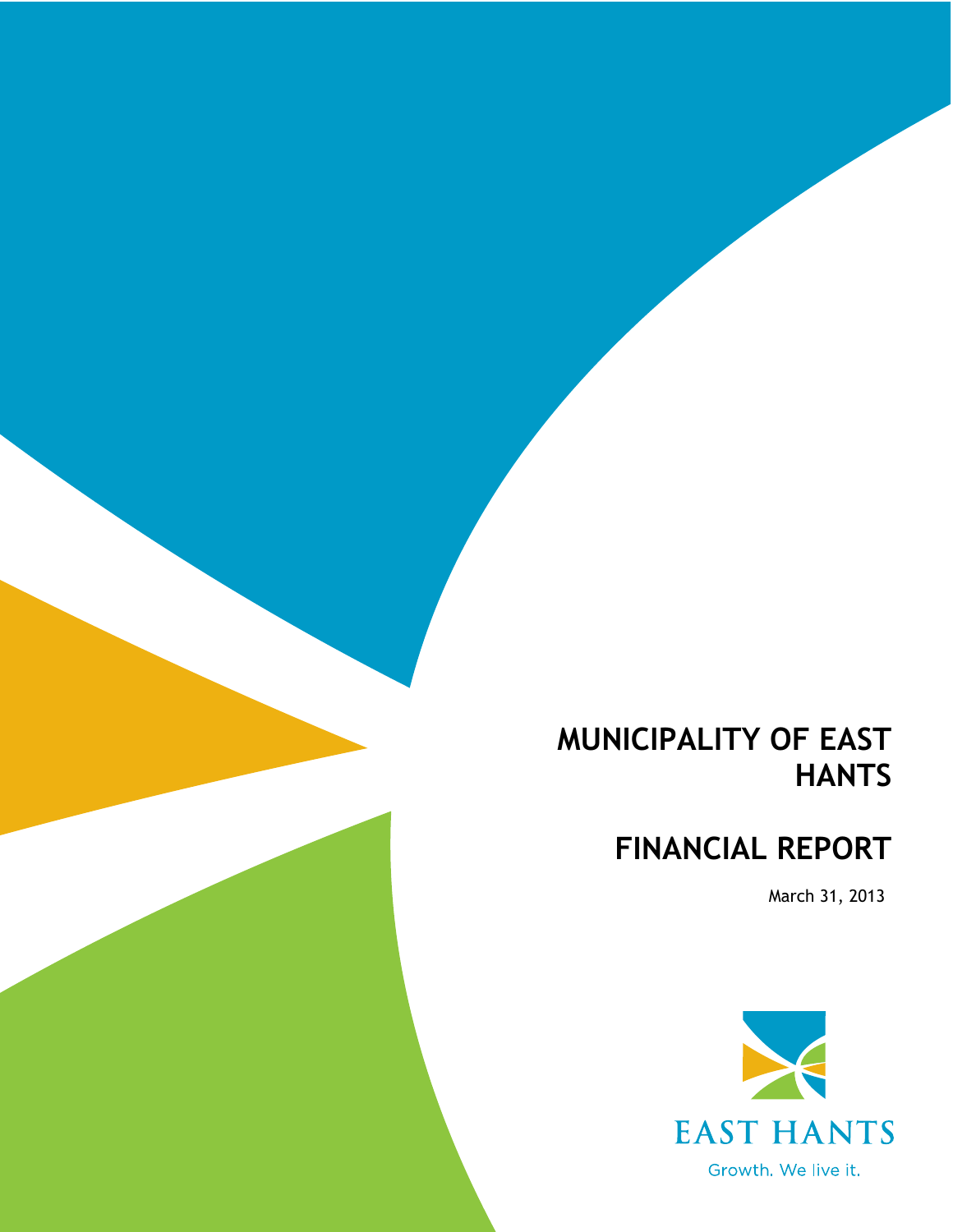| Auditors' Report                                           |                |
|------------------------------------------------------------|----------------|
| <b>Consolidated Statement of Financial Position</b>        | 1              |
| <b>Consolidated Statement of Operations</b>                | $\overline{2}$ |
| Consolidated Statement of Changes in Net Debt              | 3              |
| <b>Consolidated Statement of Cash Flow</b>                 | 4              |
| Notes to the Consolidated Financial Statements             | $5 - 15$       |
| Schedule of Current Fund Operations - Municipal Operations | 16             |
| Schedule of Current Fund Operations - Water Utility        | 17             |
| Schedule of Capital Fund Operations - Municipal Operations | 18             |
| Schedule of Reserve Operations                             | 19             |
| Reconciliation of the Financial Plan to the Budget         | 20             |
| Consolidated Schedule of Operations by Function            | $21 - 22$      |

**Page**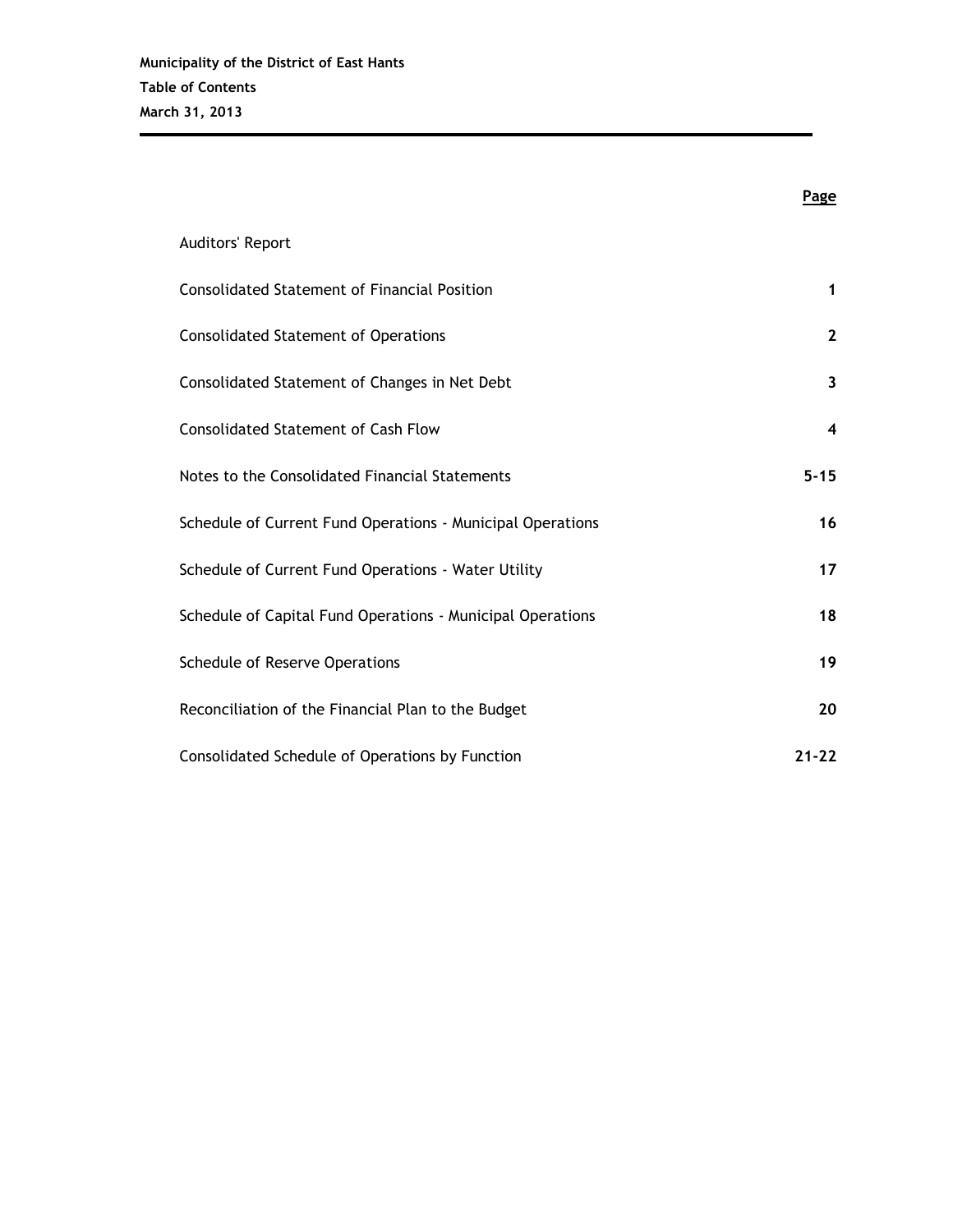

# **Independent Auditor's Report**

His Worship the Warden and Members of Council of the Municipality of the District of East Hants Deloitte LLP 1969 Upper Water Street Suite 1500 Purdy's Wharf Tower II Halifax NS B3J 3R7 Canada

Tel: 902-422-8541 Fax: 902-423-5820 www.deloitte.ca

We have audited the accompanying consolidated financial statements of the Municipality of the District of East Hants, which comprise the consolidated statement of financial positions as at March 31, 2013, and the consolidated statements of operations, changes in net debt and cash flows for the year then ended, and a summary of significant accounting policies and other explanatory information.

### *Management's Responsibility for the Consolidated Financial Statements*

Management is responsible for the preparation and fair presentation of these consolidated financial statements in accordance with Canadian generally accepted accounting principles for the Public Sector and for such internal control as management determines is necessary to enable the preparation of consolidated financial statements that are free from material misstatement, whether due to fraud or error.

#### *Auditor's Responsibility*

Our responsibility is to express an opinion on these consolidated financial statements based on our audit. We conducted our audit in accordance with Canadian generally accepted auditing standards. Those standards require that we comply with ethical requirements and plan and perform the audit to obtain reasonable assurance about whether the consolidated financial statements are free from material misstatement.

An audit involves performing procedures to obtain audit evidence about the amounts and disclosures in the consolidated financial statements. The procedures selected depend on the auditor's judgment, including the assessment of the risks of material misstatement of the consolidated financial statements, whether due to fraud or error. In making those risk assessments, the auditor considers internal control relevant to the entity's preparation and fair presentation of the consolidated financial statements in order to design audit procedures that are appropriate in the circumstances, but not for the purpose of expressing an opinion on the effectiveness of the entity's internal control. An audit also includes evaluating the appropriateness of accounting policies used and the reasonableness of accounting estimates made by management, as well as evaluating the overall presentation of the consolidated financial statements.

We believe that the audit evidence we have obtained is sufficient and appropriate to provide a basis for our audit opinion.

### *Opinion*

In our opinion, the consolidated financial statements present fairly, in all material respects, the financial position of the Municipality of the District of East Hants as at March 31, 2013, and the results of its operations, net debt, and its cash flows for the year then ended in accordance with Canadian generally accepted accounting principles for the Public Sector.

Delitte us

Chartered Accountants Halifax, Nova Scotia July 30, 2013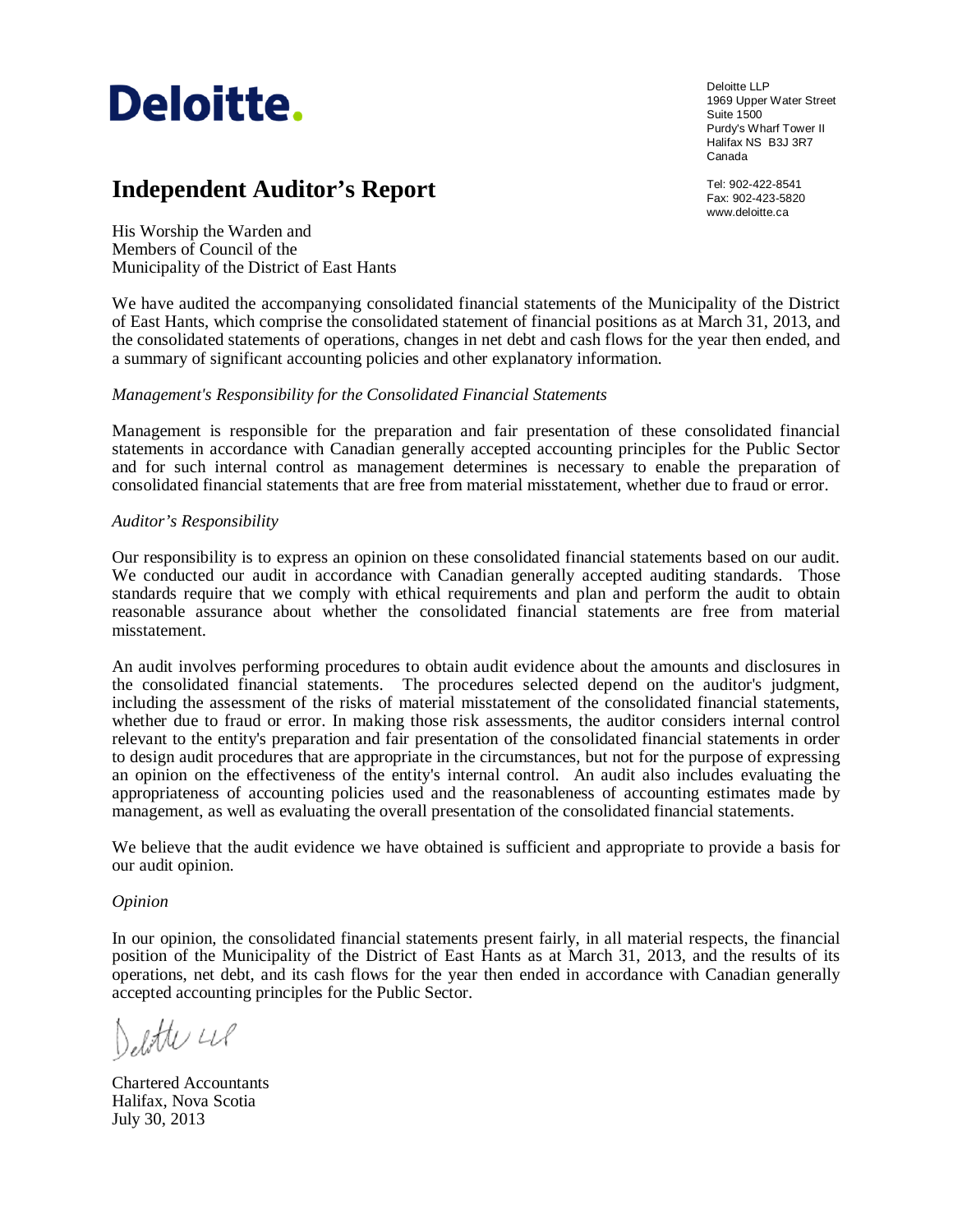# Municipality of the District of East Hants **Consolidated Statement of Financial Position** As at March 31, 2013

|                                                   | 2013 |                | 2012 |                |
|---------------------------------------------------|------|----------------|------|----------------|
| <b>FINANCIAL ASSETS</b>                           |      |                |      |                |
| Cash and short term investments (Note 2)          | \$   | 13,182,913     | \$   | 14, 153, 443   |
| Taxes and rates receivable (Note 3)               |      | 2,095,570      |      | 2,259,074      |
| Accounts receivable (Note 4)                      |      | 1,691,460      |      | 2,050,077      |
|                                                   |      | 16,969,943     |      | 18,462,594     |
| <b>LIABILITIES</b>                                |      |                |      |                |
| Accounts payable and accrued liabilities (Note 5) |      | 3,230,639      |      | 3,312,324      |
| Deferred revenue · general                        |      | 1,390,208      |      | 1,558,009      |
| Deferred revenue - obligatory reserve (Note 6)    |      | 2,756,533      |      | 2,649,569      |
| Employee benefits and other obligations (Note 9)  |      | 246,046        |      | 279,310        |
| Tax sale surplus                                  |      | 180,532        |      | 161,443        |
| Net short term liabilities (Note 8)               |      |                |      | 1,500,000      |
| Net long term liabilities (Note 8)                |      | 27,520,224     |      | 27,954,286     |
|                                                   |      | 35,324,182     |      | 37,414,941     |
| <b>NET DEBT</b>                                   |      | (18, 354, 239) |      | (18, 952, 347) |
| <b>NON FINANCIAL ASSETS</b>                       |      |                |      |                |
| Tangible capital assets (Note 1)                  |      | 74,916,723     |      | 71,522,463     |
| Work in progress (Note 1)                         |      | 174,595        |      | 833, 137       |
| Inventory and prepaid expenses                    |      | 333,695        |      | 195,510        |
|                                                   |      | 75,425,013     |      | 72,551,110     |
| <b>ACCUMULATED SURPLUS (Note 12)</b>              | s    | 57,070,774     | \$   | 53,598,763     |

Commitments (Note 15) Contingency (Note 17)

Approved on Behalf of the Municipality<br>of the District of East Hante

.............Warden ...Clerk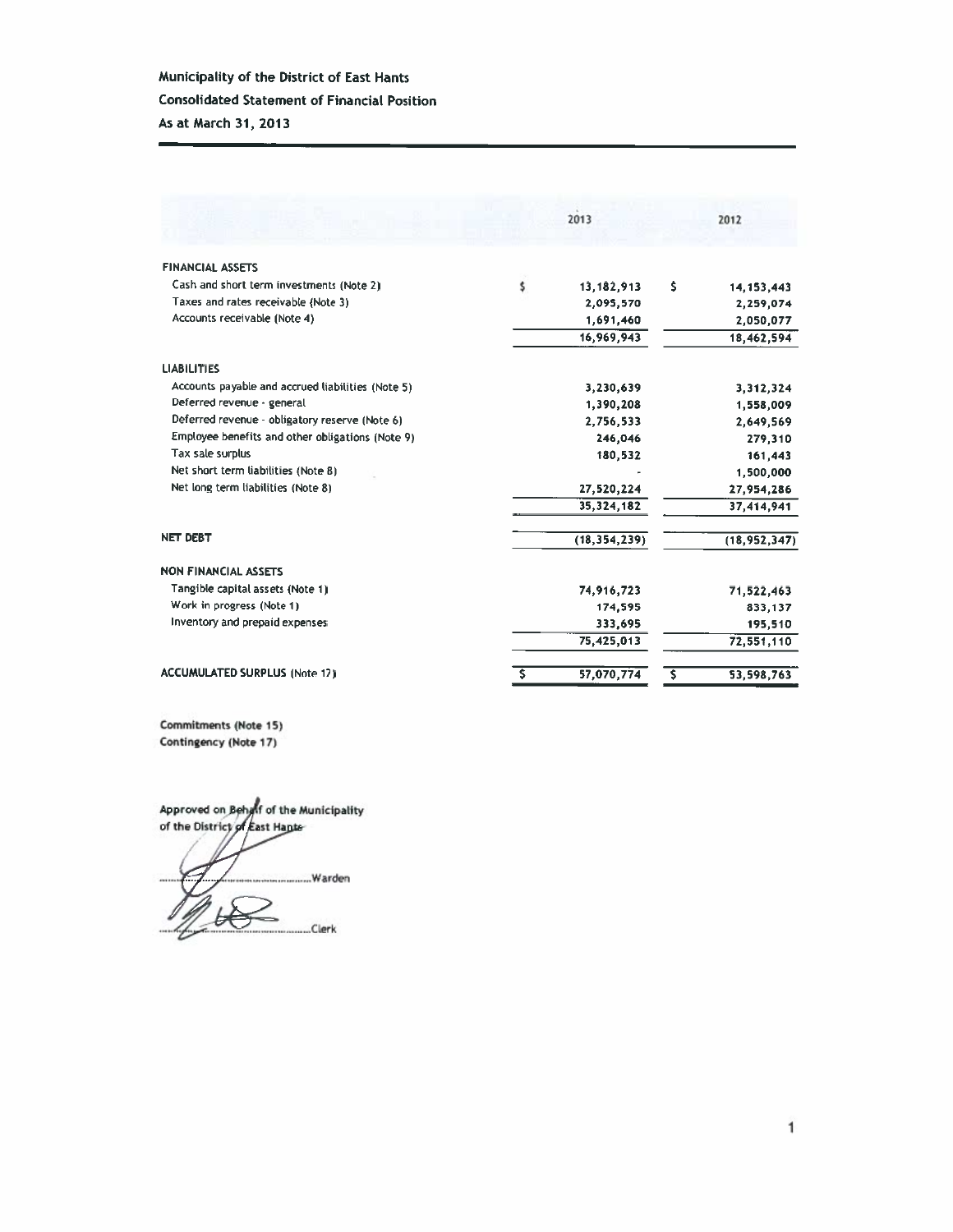# **Consolidated Statement of Operations**

|                                                             | 2013<br>$*2013$         |              |               |            | 2012          |              |  |
|-------------------------------------------------------------|-------------------------|--------------|---------------|------------|---------------|--------------|--|
|                                                             | <b>Budget Unaudited</b> |              | <b>Actual</b> |            | <b>Actual</b> |              |  |
|                                                             |                         | (Note 1)     |               |            |               |              |  |
|                                                             |                         |              |               |            |               |              |  |
| Revenues                                                    |                         |              |               |            |               |              |  |
| Property taxes (Note 13)                                    | \$                      | 22, 167, 787 | \$            | 22,269,818 | S.            | 20,878,969   |  |
| Grants in lieu of taxes                                     |                         | 164,630      |               | 188,970    |               | 163,989      |  |
| Sale of services                                            |                         | 1,046,978    |               | 857,989    |               | 999,705      |  |
| Other revenue from own sources                              |                         | 1,203,975    |               | 1,378,814  |               | 1,283,941    |  |
| Unconditional transfers from other governments              |                         | 163,000      |               | 197,181    |               | 172,593      |  |
| Conditional transfers from federal or provincial government |                         | 121,167      |               | 188,526    |               | 129,419      |  |
| Government grants                                           |                         | 1,374,533    |               | 1,151,878  |               | 1,661,608    |  |
| Development and other contributions applied                 |                         | 1,142,333    |               | 1,016,850  |               | 267,821      |  |
| Other transfers                                             |                         | 400,000      |               | 400,000    |               | 400,000      |  |
| Water utility                                               |                         | 2,261,522    |               | 2,289,314  |               | 2,183,629    |  |
| <b>Total Revenues</b>                                       |                         | 30,045,925   |               | 29,939,340 |               | 28, 141, 674 |  |
| <b>Expenses</b>                                             |                         |              |               |            |               |              |  |
| General government services                                 |                         | 5,287,059    |               | 5,048,321  |               | 4,651,380    |  |
| Protective services                                         |                         | 6,340,580    |               | 6,269,965  |               | 5,854,500    |  |
| Education services (Note 13)                                |                         | 3,997,507    |               | 3,992,868  |               | 3,727,368    |  |
| Social services                                             |                         | 58,372       |               | 53,132     |               | 51,560       |  |
| <b>Transportation services</b>                              |                         | 1,800,382    |               | 1,734,336  |               | 1,888,511    |  |
| Environmental health services                               |                         | 5,164,461    |               | 4,831,850  |               | 4,792,663    |  |
| Environmental development services                          |                         | 1,627,867    |               | 910,926    |               | 1,123,571    |  |
| Landfill closure/post closure costs                         |                         | 22,800       |               | 32,273     |               | (17, 130)    |  |
| Recreation and cultural services                            |                         | 1,519,922    |               | 1,405,387  |               | 1,452,846    |  |
| Water utility                                               |                         | 2,209,942    |               | 2,188,271  |               | 1,745,554    |  |
| <b>Total Expenses</b>                                       |                         | 28,028,892   |               | 26,467,329 |               | 25,270,823   |  |
| <b>Annual Surplus</b>                                       |                         | 2,017,033    |               | 3,472,011  |               | 2,870,851    |  |
| Accumulated Surplus, Beginning of Year                      |                         | 53,598,763   |               | 53,598,763 |               | 50,727,912   |  |
| Accumulated Surplus, End of Year                            | \$                      | 55,615,796   | \$            | 57,070,774 | \$            | 53,598,763   |  |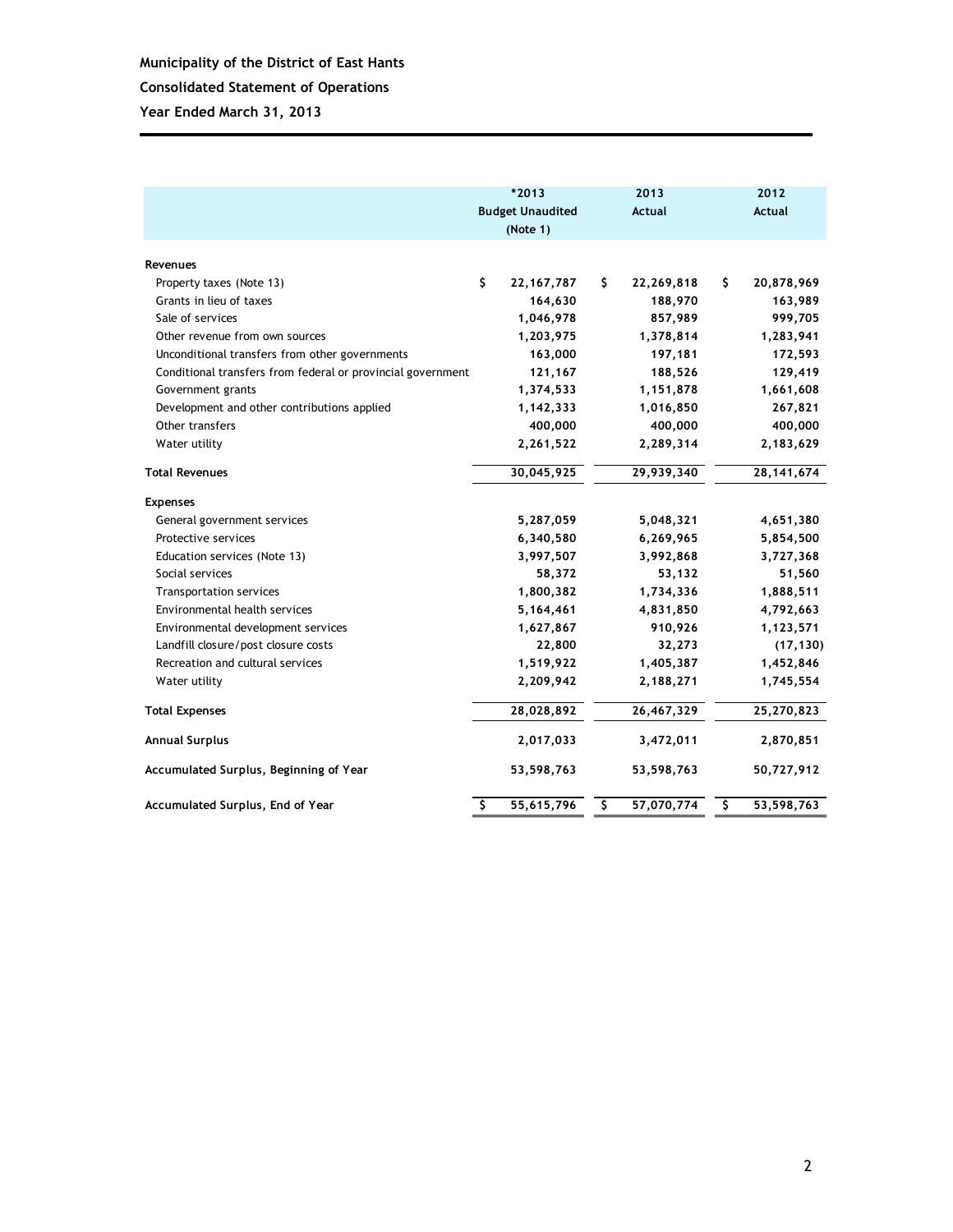# **Municipality of the District of East Hants Consolidated Statement of Changes in Net Debt Year Ended March 31, 2013**

|                                                       |   | *2013          | 2013                 |    | 2012           |
|-------------------------------------------------------|---|----------------|----------------------|----|----------------|
|                                                       |   | <b>Budget</b>  | Actual               |    | Actual         |
|                                                       |   | (Note 1)       |                      |    |                |
|                                                       |   |                |                      |    |                |
| <b>Annual Surplus</b>                                 | S | 2,017,033      | \$<br>3,472,011      | S. | 2,870,851      |
|                                                       |   |                |                      |    |                |
| <b>Tangible Capital Assets</b>                        |   |                |                      |    |                |
| Acquisition of tangible capital assets                |   | (8, 134, 570)  | (5, 153, 527)        |    | (7, 450, 304)  |
| Amortization of tangible capital assets               |   | 2,258,855      | 2,268,705            |    | 1,999,903      |
| Loss (gain) on sale of tangible capital assets        |   |                | (321, 526)           |    | (82, 833)      |
| Proceeds on sale of tangible capital assets           |   |                | 470,630              |    | 177,780        |
|                                                       |   | (5, 875, 715)  | (2,735,718)          |    | (5, 355, 454)  |
| <b>Other Non-Financial Assets</b>                     |   |                |                      |    |                |
| Decrease (Increase) in inventory and prepaid expenses |   |                | (138, 185)           |    | 48,081         |
| Decrease (Increase) in Net Debt                       |   | (3,858,682)    | 598,108              |    | (2, 436, 522)  |
| Net Debt, Beginning of Year                           |   | (18, 952, 347) | (18, 952, 347)       |    | (16, 515, 825) |
| Net Debt, End of Year                                 |   | (22, 811, 029) | \$<br>(18, 354, 239) | s  | (18, 952, 347) |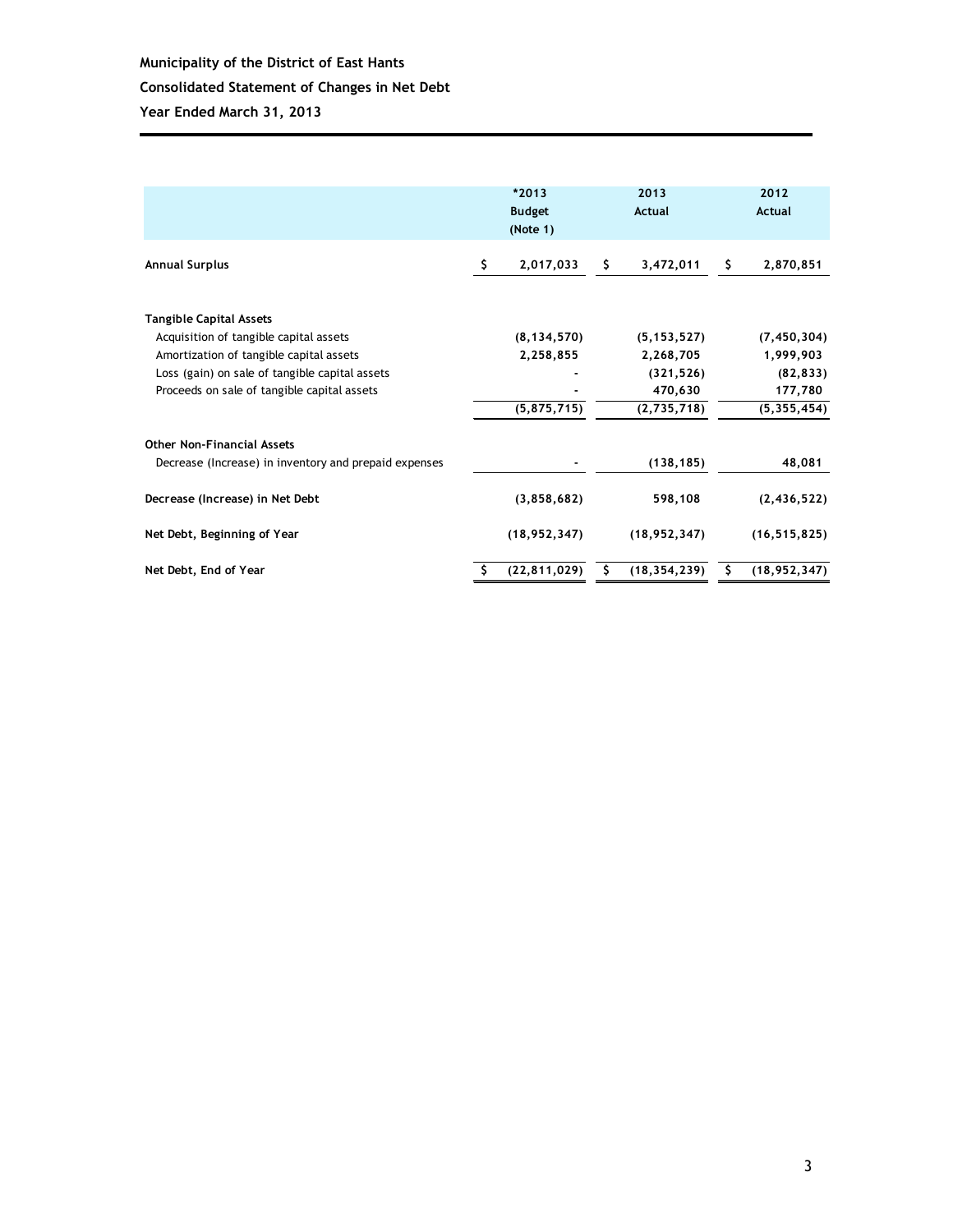# **Municipality of the District of East Hants Consolidated Statement of Cash Flow**

|                                                            | 2013             | 2012            |
|------------------------------------------------------------|------------------|-----------------|
| <b>Operations</b>                                          |                  |                 |
| Annual surplus                                             | \$<br>3,472,011  | \$<br>2,870,851 |
| Add amortization of tangible capital assets                | 2,268,705        | 1,999,903       |
|                                                            | 5,740,716        | 4,870,754       |
| Changes in Non-Cash Assets and Liabilities                 |                  |                 |
| Decrease in accounts receivable                            | 358,617          | 1,004,248       |
| (Increase) decrease in taxes receivable                    | 163,504          | (95, 929)       |
| Decrease in accounts payable and accruals                  | (81, 685)        | (185, 572)      |
| Increase in tax sale surplus                               | 19,089           | 6,567           |
| Increase (decrease) in deferred revenue                    | (60, 837)        | 223,619         |
| (Decrease) increase in employee benefits/other obligations | (33, 264)        | (128, 994)      |
| Decrease in inventory and prepaid expenses                 | (138, 185)       | 48,081          |
|                                                            | 227,239          | 872,020         |
| Net Change in Cash From Operations                         | 5,967,955        | 5,742,774       |
| <b>Financing Activities</b>                                |                  |                 |
| Long term debt issued                                      | 1,000,000        | 615,000         |
| Short term debt issued (retired)                           | (1,500,000)      | 1,500,000       |
| Long term debt retired                                     | (1,434,062)      | (1, 374, 400)   |
|                                                            | (1,934,062)      | 740,600         |
| <b>Capital Activities</b>                                  |                  |                 |
| Additions to tangible capital assets                       | (5,812,069)      | (13, 250, 118)  |
| Decrease (increase) in work in progress                    | 658,542          | 5,799,814       |
| (Gain) loss on sale of tangible capital assets             | (321, 526)       | (82, 833)       |
| Proceeds on sale of tangible capital assets                | 470,630          | 177,780         |
|                                                            | (5,004,423)      | (7, 355, 357)   |
| <b>Investing Activities</b>                                |                  |                 |
| Decrease (increase) in short term investments              | (1,843,651)      | 1,931,967       |
| <b>Increase in Cash Position</b>                           | (2,814,181)      | 1,059,984       |
| Cash Position, Beginning of Year                           | 2,060,924        | 1,000,940       |
| Cash Position, End of Year                                 | \$<br>(753, 257) | \$<br>2,060,924 |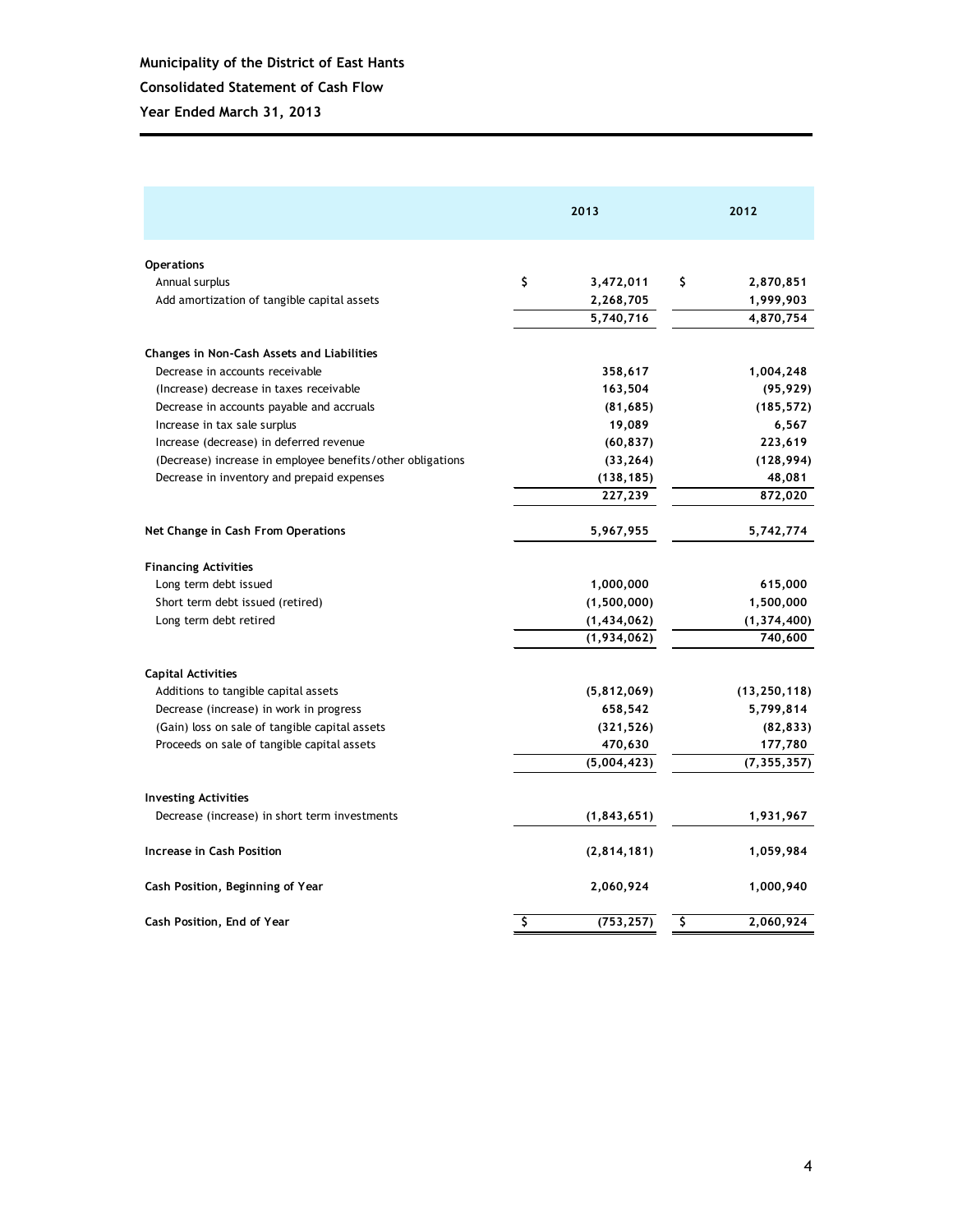### 1. **Significant Accounting Policies**

The consolidated financial statements of the Municipality of East Hants (Municipality) are the representations of management prepared in accordance with accounting principles for local governments as established by the Public Sector Accounting Board (PSAB) of the Canadian Institute of Chartered Accountants (CICA). Significant aspects of the accounting policies adopted by the Municipality of East Hants are as follows:

### **a) Reporting Entity**

These consolidated financial statements reflect the assets, liabilities, revenues, expenditures and changes in net assets and in financial position of the reporting entity. The reporting entity is comprised of all organizations and enterprises accountable to the Municipality for the administration of their financial affairs and resources and which are owned or controlled by the Municipality, namely:

- General Operating and Capital
- Water Utility Operating and Capital

Inter-departmental and inter-organizational transactions have been eliminated.

### **b) Fund Accounting**

Funds within the consolidated financial statements consist of current, capital and reserve funds.

Council approves certain amounts to be set aside in reserves and reserve funds for future operating and capital purposes. Transfers between funds are recorded as adjustments to the appropriate fund balance.

### **c) Revenue and Expenditure Recognition**

Revenues are recorded using the accrual basis of accounting as they are earned and measurable. Funds from external parties and earnings thereon restricted by agreement or legislation are accounted for as Deferred Revenue - Obligatory Reserve Funds until used for the purpose specified. Expenditures are accounted for in the period the goods and services are acquired and the liability is incurred or transfer is due.

Property tax revenue is based on assessments determined in accordance with Nova Scotia legislation. Tax rates are set annually. Taxation revenues are recorded at the time tax billings are issued. Assessments are subject to appeal. Penalties on overdue taxes are recorded in the period levied.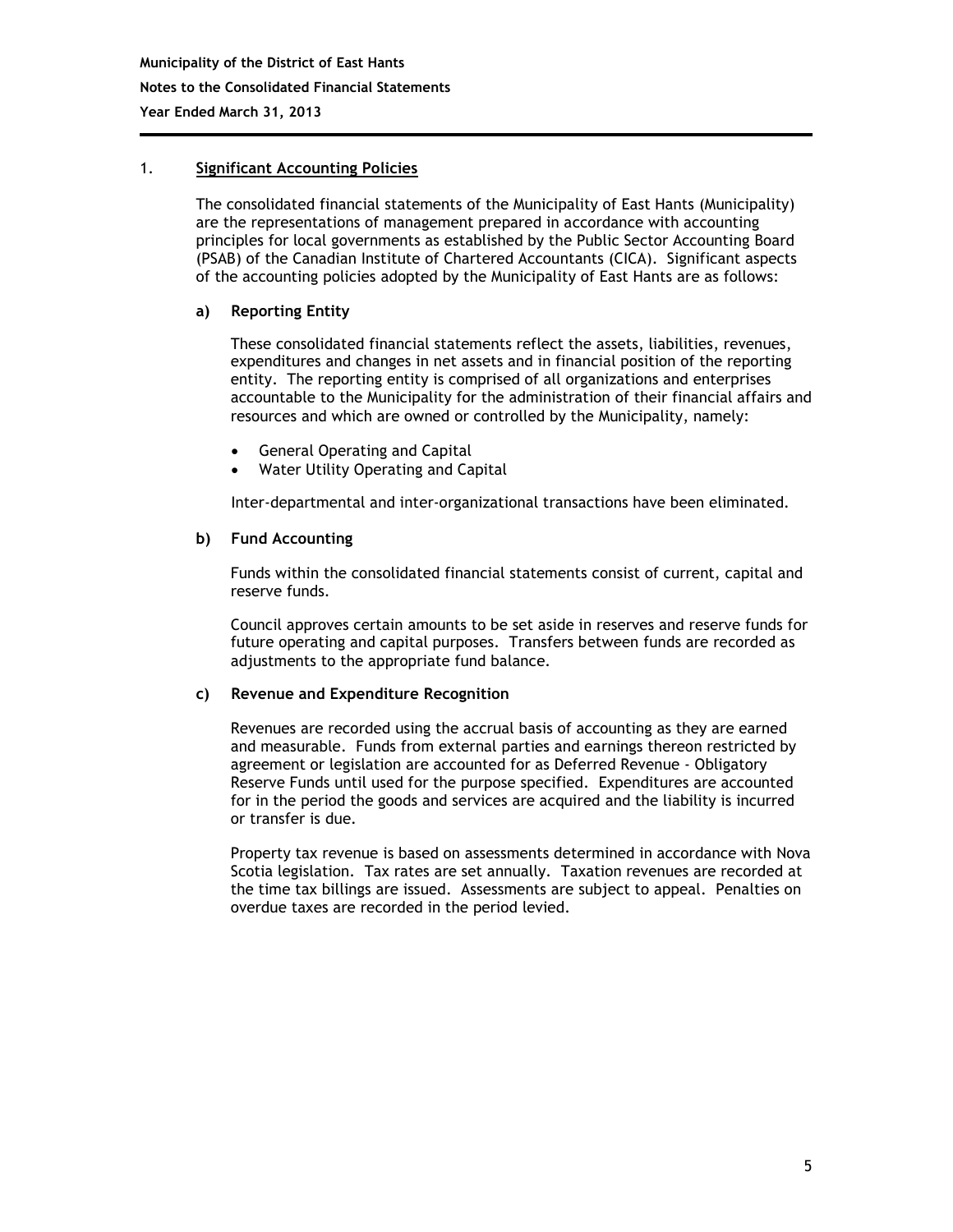#### **d) Tangible Capital Assets**

Tangible capital assets are recorded in accordance with section 3150 of the PSAB Handbook.

Amortization has been calculated on a straight-line basis over an asset's useful life as follows:

| Land Improvements                                                                                                                                                                            | 20 years                                                                  |
|----------------------------------------------------------------------------------------------------------------------------------------------------------------------------------------------|---------------------------------------------------------------------------|
| Municipal Buildings                                                                                                                                                                          | 40 years                                                                  |
| <b>Buildings - Plants</b>                                                                                                                                                                    | 25 years                                                                  |
| Machinery and Equipment                                                                                                                                                                      | 5 - 10 years                                                              |
| Vehicles - residual value \$10,000                                                                                                                                                           | 4 years                                                                   |
| <b>Engineered Structures</b><br>Roadway Systems<br><b>Sidewalks</b><br><b>LED Streetlights</b><br>Sewer Collection and Disposal<br>Landfill Infrastructure<br>Industrial Park Infrastructure | 50 years<br>20 years<br>25 years<br>40 - 50 years<br>25 years<br>40 years |

Water Utility assets are depreciated in accordance with the Nova Scotia Utility and Review Board Accounting and Reporting Handbook section 3040 and 3042.

|                                 |           | <b>General Capital Assets</b> |             |           |                   | Infrastructure |                  |            |              |              |
|---------------------------------|-----------|-------------------------------|-------------|-----------|-------------------|----------------|------------------|------------|--------------|--------------|
|                                 |           |                               | Machinery   |           | Engineered        | Industrial     | Water            | Assets     | 2013         | 2012         |
|                                 | Land      | <b>Buildings</b>              | & Equipment | Vehicles  | <b>Structures</b> | Parks          | <b>Utilities</b> | in WIP     | <b>TOTAL</b> | <b>TOTAL</b> |
| Cost                            |           |                               |             |           |                   |                |                  |            |              |              |
| <b>Opening Costs</b>            | 2,316,273 | 9,305,190                     | 2,329,011   | 235.289   | 51,308,799        | 4,195,380      | 22,515,144       | 833,137    | 93,038,223   | 85,825,318   |
| Additions during year           | 32,768    | 3,422,501                     | 21,177      | 52,143    | 2,135,094         | ٠              | 148,386          | (658, 542) | 5, 153, 527  | 7,450,304    |
| Disposals & Write downs         | (50, 195) | (78,000)                      |             | (68, 423) |                   |                | (20, 290)        |            | (216,908)    | (237, 399)   |
| <b>Closing Costs</b>            | 2,298,846 | 12,649,691                    | 2.350.188   | 219,009   | 53,443,893        | 4.195.380      | 22,643,240       | 174,595    | 97.974.842   | 93,038,223   |
|                                 |           |                               |             |           |                   |                |                  |            |              |              |
| <b>Accumulated Amortization</b> |           |                               |             |           |                   |                |                  |            |              |              |
| Opening Accum. Amortization     | N/A       | 2,609,397                     | 1,027,291   | 76,459    | 12,628,430        | 708,398        | 3,632,648        |            | 20,682,623   | 18,825,170   |
| Amortization in Year            | N/A       | 240,790                       | 228,196     | 21.657    | 1,337,130         | 113,082        | 327,850          | ٠          | 2,268,705    | 1,999,903    |
| Adj/Disposals - Accum Amort     | N/A       | (21, 288)                     |             | (38, 423) |                   |                | (8,093)          | ٠          | (67, 804)    | (142, 450)   |
| Acc Amort - End of Year         |           | 2,828,899                     | 1,255,487   | 59,693    | 13,965,560        | 821,480        | 3,952,405        |            | 22,883,524   | 20,682,623   |
| <b>Net Book Value</b>           | 2,298,846 | 9,820,792                     | 1,094,701   | 159,316   | 39,478,333        | 3,373,900      | 18,690,835       | 174,595    | 75,091,318   | 72,355,600   |

### **e) Deferred Revenue / Obligatory Reserve Funds**

Deferred revenue consists of user charges and fees which have been collected but for which the related services have yet to be performed, at which time they will be recognized as revenues.

The Municipality receives infrastructure charge contributions and payments in lieu of green space under provisions of Municipal By-Laws. These funds by their nature are restricted in their use and until applied to applicable capital works, are recorded as Deferred Revenue - Obligatory Reserve Funds. As applied to capital projects, they are recorded as revenue in the year the funds are expended.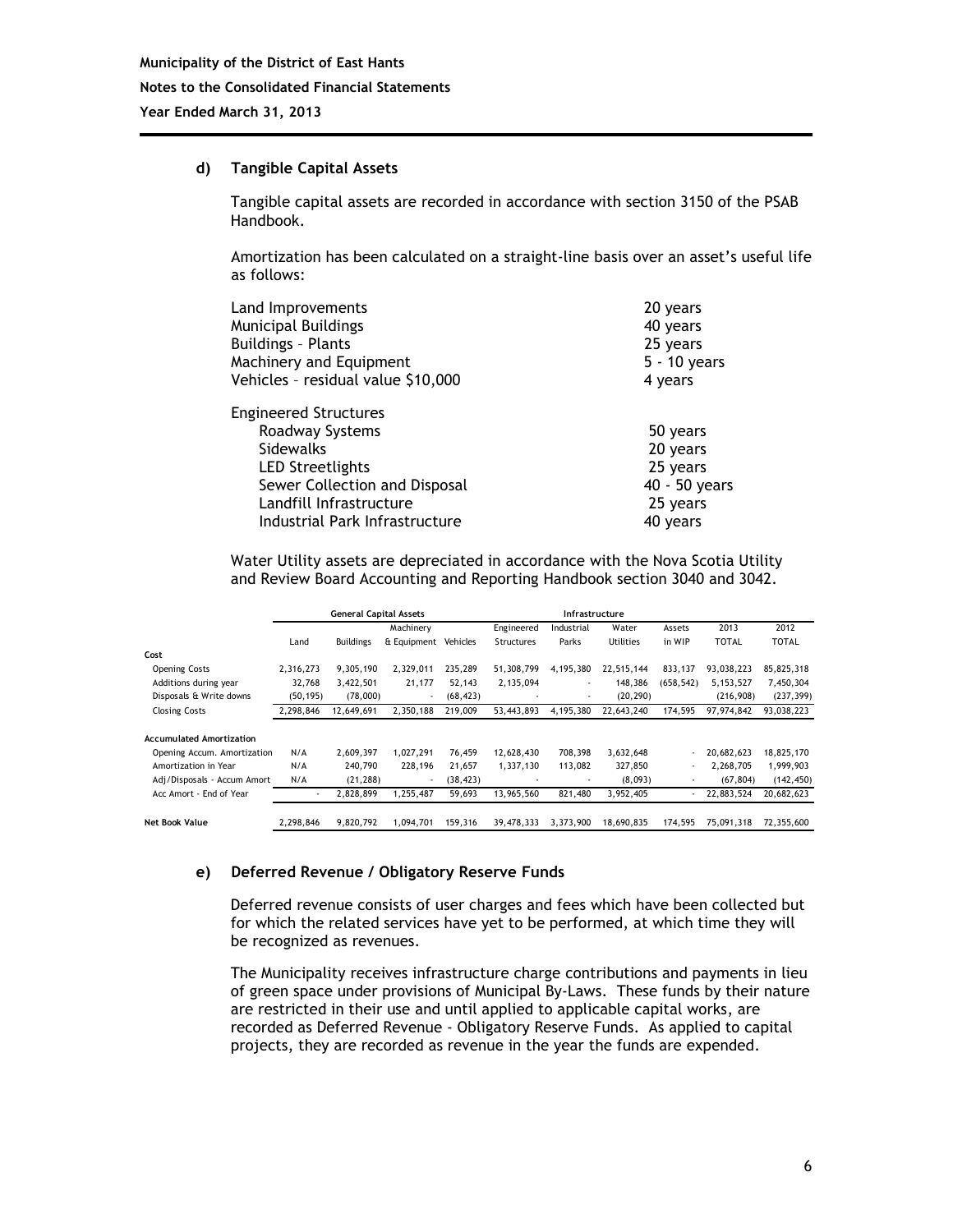### **f) Government Transfers**

The Municipality has adopted the following new PSA section 3410 – Government Transfers, effective April 1, 2012, prospectively. This section replaces the previous section 3410. Government and other contributions are recognized as revenue in the period the transfer is authorized and all eligibility criteria have been met, except when the transfer includes stipulations which have not yet been met. The adoption of this new section has had no impact on these financial statements.

### **g) Investment Income**

Investment income earned on surplus current funds, capital funds, and reserve funds (other than obligatory reserve funds) is reported as revenue in the period earned. Investment income earned on obligatory reserve funds forms part of the respective deferred revenue balance.

### **h) Employee Future Benefits**

The present value of the cost of providing employees with future benefits programs is expensed as employees earn these entitlements through service. The cost of the benefits earned by employees is actuarially determined using the projected cost method pro-rated on service and management's best estimate of retirement ages of employees and expected health care and other costs.

### **i) Budget Figures**

Council completes separate budget reviews for its operating, water utility and capital budgets each year. The approved operating and water utility budget for 2013 is reflected on the Schedule of Current Fund Municipal Operations and Schedule of Current Fund Water Utility. For capital spending, budgets are set for individual projects and funding for these activities is determined annually and made by transfers from reserve funds, transfers from the operating/water utility funds, by the application of applicable grants, other funds available and by debt financing. As many capital projects are carried out over one or more years, it is not practical to present annualized budget information on the Schedule of Capital Fund Operations.

### **j) PSAB Budget**

The consolidated financial statements include an unaudited PSAB budget.

With the exception of the water utility budget, amortization and the gain/loss on the sale of assets were not contemplated during the development of the budget and, as such, have been included using actual figures for the budget value.

The reconciliation between the financial plan and the budget figures used in these statements is disclosed as a schedule – Reconciliation of the Financial Plan to the PSAB Budget.

### **k) Use of Estimates**

The preparation of these statements in accordance with Canadian generally accepted accounting principles requires management to make estimates and assumptions that affect the reported amounts of assets and liabilities and to disclose contingent assets and liabilities at the date of the consolidated financial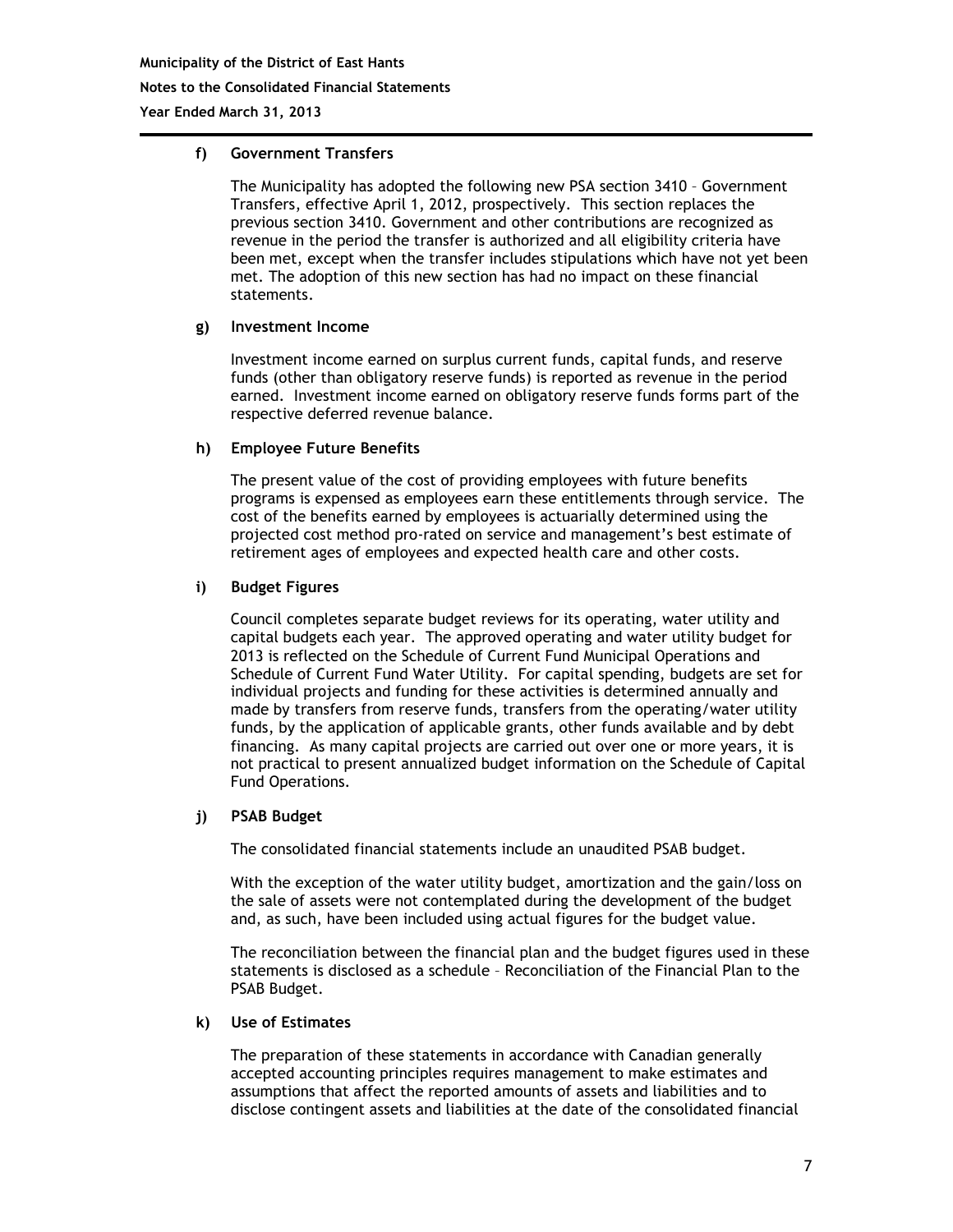statements, and the reported amounts of revenues and expenditures during the reporting period. Actual results could differ from those estimates.

### **2. Cash and Short Term Investments**

Cash and Short Term Investments are comprised of:

|                                            | 2013       | 2012         |
|--------------------------------------------|------------|--------------|
| <b>Bank</b>                                | (753, 257) | 2,060,924    |
| Temporary investments                      | 11,678,637 | 10,049,950   |
| Restricted cash (obligatory reserve funds) | 2,257,533  | 2,042,569    |
|                                            | 13,182,913 | 14, 153, 443 |

### Administered bank accounts

The Municipality administers bank accounts for the Hants Regional Development Authority, Lantz Fire Department, Milford Fire Department, Nine Mile River Fire Department, Maitland Fire Department, and Rawdon Fire Department. These bank accounts are held in the name of the Municipality of the District of East Hants, but do not belong to the Municipality and therefore these accounts are not included in these financial statements.

### **3. Taxes and Rates Receivable**

Taxes receivable have been recorded net of an allowance for doubtful accounts of \$12,971 (2012 - \$21,712), representing a staff estimate of uncollectible accounts.

### **4. Accounts Receivable**

The balance for accounts receivable on the consolidated Statement of Financial Position totaled \$1,691,460 (2012 - \$2,050,077). The balance is comprised of the following:

|                                                   | 2013      | 2012      |  |  |
|---------------------------------------------------|-----------|-----------|--|--|
| Amounts due from provincial/federal government \$ | 796.973   | 771,870   |  |  |
| Loan to Lantz fire department                     | 329,798   | 342,831   |  |  |
| Other                                             | 564,689   | 935,376   |  |  |
|                                                   | 1,691,460 | 2,050,077 |  |  |

In 2008/2009 the Municipality loaned the Lantz Volunteer Fire Department the amount of \$370,000 as per section 66(4) (e) of the Municipal Government Act (MGA).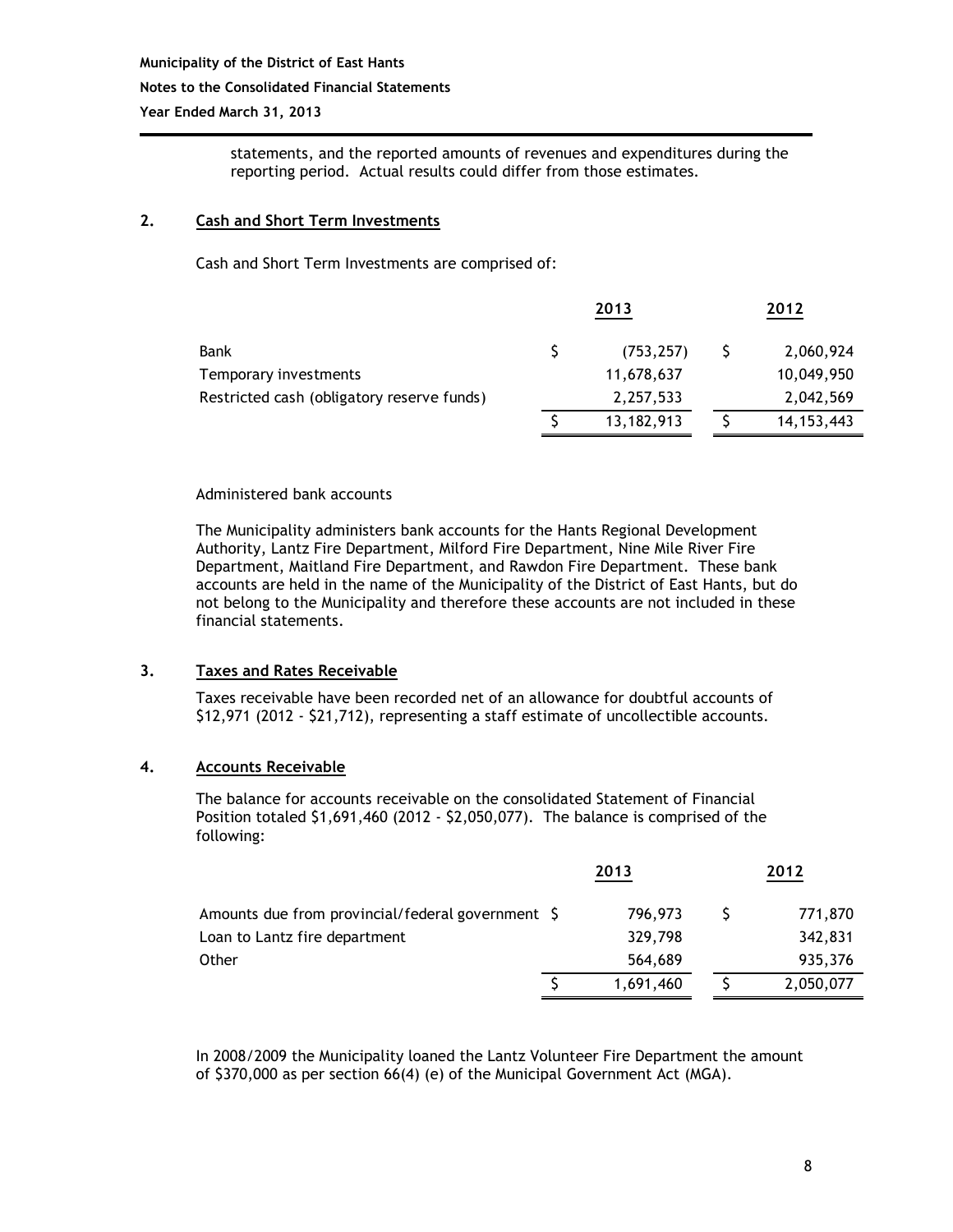### **Notes to the Consolidated Financial Statements**

**Year Ended March 31, 2013** 

# **5. Accounts Payable and Accrued Liabilities**

|                                                     | 2013      | 2012 |           |  |
|-----------------------------------------------------|-----------|------|-----------|--|
| Liability for closure/post closure costs - landfill | 263,166   |      | 230,892   |  |
| Liability for unamortized pension loss              | 339,208   |      | 171,731   |  |
| Other payables and accruals                         | 2,628,265 |      | 2,909,701 |  |
|                                                     | 3,230,639 |      | 3,312,324 |  |

# **6. Deferred Revenue – Obligatory Reserve**

|                           | 2013      | 2012 |           |  |
|---------------------------|-----------|------|-----------|--|
| Developer charges - sewer | 2,005,439 |      | 1,950,416 |  |
| Developer charges - water | 736,794   |      | 685,024   |  |
| Green space contributions | 14,300    |      | 14,129    |  |
|                           | 2,756,533 |      | 2,649,569 |  |

# **7. Continuity of Obligatory Reserve Funds**

|                                               | 2013      | 2012 |            |  |
|-----------------------------------------------|-----------|------|------------|--|
| Balance at the beginning of year              | 2,649,569 |      | 2,517,630  |  |
| Development charges billed - sewer            | 34,597    |      | 174,012    |  |
| Development charges billed - water            | 46,596    |      | 171,011    |  |
| Green space contribution (expensed)           |           |      | (64, 630)  |  |
| Interest on reserve balance                   | 25,771    |      | 23,505     |  |
| Transfer - Shubenacadie Water Treatment Plant | ٠         |      | (171, 959) |  |
|                                               | 2,756,533 |      | 2,649,569  |  |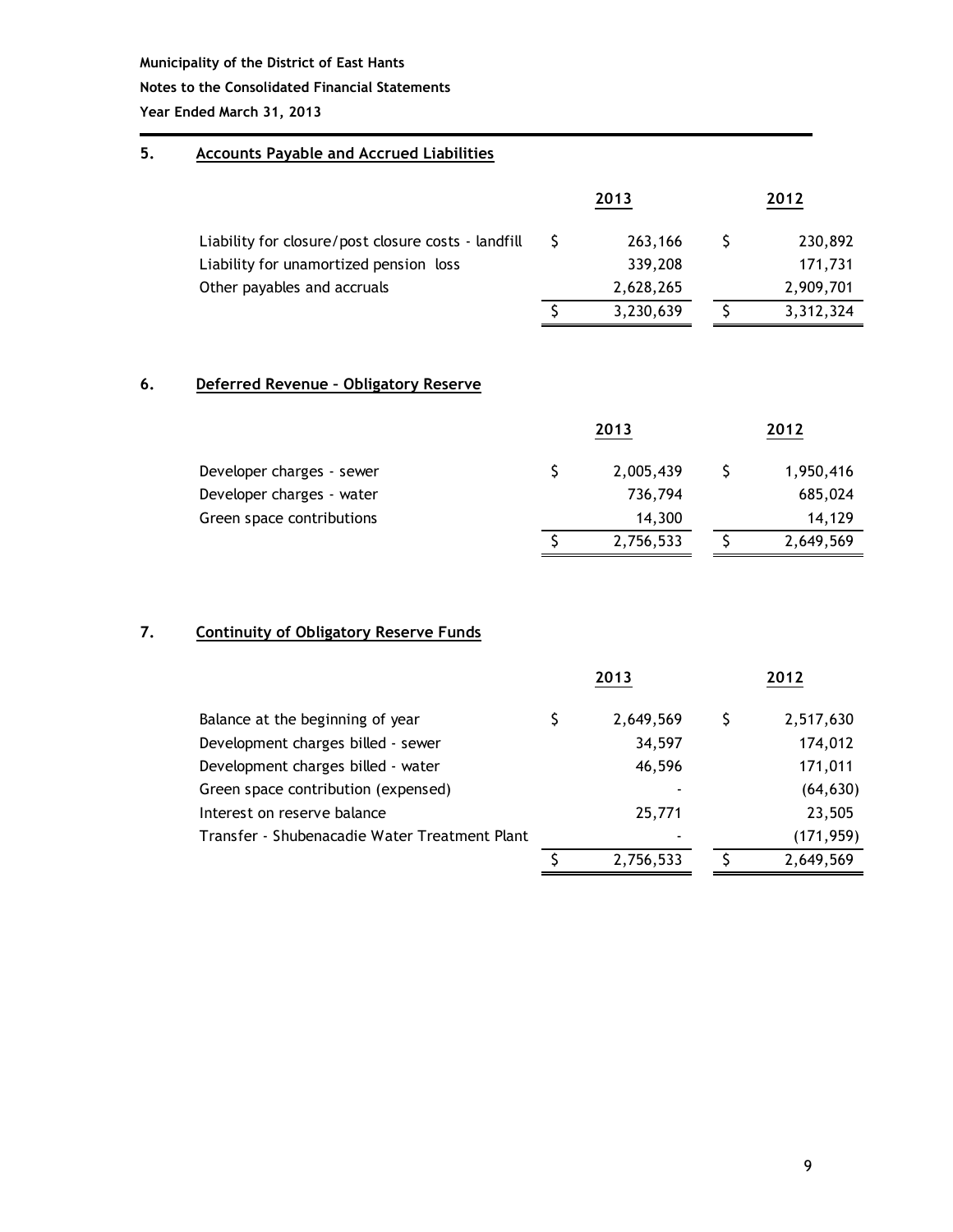### **Notes to the Consolidated Financial Statements**

**Year Ended March 31, 2013** 

### **8. Net Long Term Liabilities**

a) Of the \$27,520,224 long-term debt (2012 - \$27,954,286) certain payments represent a burden on general Municipal Revenues, as they are to be recovered in future years from other sources.

|                                  |    | 2013       | 2012            |  |  |
|----------------------------------|----|------------|-----------------|--|--|
| General revenues                 | \$ | 3,571,333  | \$<br>3,816,445 |  |  |
| Local improvement charges        |    | 529,696    | 663,876         |  |  |
| Area rates                       |    | 11,649,790 | 11,204,737      |  |  |
| Sale of land in Industrial Parks |    | 1,939,403  | 2,106,731       |  |  |
| Water charges                    |    | 5,332,168  | 5,515,002       |  |  |
| Tenants rent                     |    | 4,175,374  | 4,312,235       |  |  |
| Loan to Lantz fire department    |    | 322,460    | 335,260         |  |  |
|                                  | S  | 27,520,224 | 27,954,286      |  |  |

b) The total principal repayments in each of the next five years are as follows:

|                            | 2013/2014   | 2014/2015   | 2015/2016    | 2016/2017   | 2017/2018    |
|----------------------------|-------------|-------------|--------------|-------------|--------------|
| <b>General Government</b>  | S<br>83,584 | 86,471<br>s | \$<br>89.684 | 18,200<br>S | \$<br>19,400 |
| <b>Buildings</b>           | 144,130     | 151,790     | 159,850      | 168,350     | 177,290      |
| Hospital                   | 25,445      | 26,516      | 27,549       | 28,749      | 30,016       |
| <b>Protective Services</b> | 7,297       | 7,498       | 7,735        | 8,000       | 8,298        |
| Transportation             | 534,905     | 544,526     | 495,837      | 454,115     | 461,071      |
| Environmental Health       | 138,598     | 145,411     | 152,486      | 107,778     | 231,981      |
| Sewers                     | 77,294      | 80,082      | 83,178       | 86,568      | 90,266       |
| Water Utility              | 189,591     | 196,708     | 204,210      | 212,114     | 220,424      |
| Environmental Development  | 189,300     | 181,767     | 108,069      | 110,143     | 112,419      |
| Recreation                 | 142,043     | 146,994     | 152,574      | 137,032     | 142,821      |
| Lantz Fire Department      | 13,460      | 14,150      | 14,880       | 15,650      | 16,455       |
|                            | 1,545,647   | 1,581,913   | 1,496,052    | 1.346.699   | 1,510,441    |

c) Total charges for the year for long term debt are as follows:

|           | 2013      |  |           |
|-----------|-----------|--|-----------|
| Principal | 1,434,062 |  | 1,362,230 |
| Interest  | 1,305,756 |  | 1,314,732 |
|           | 2,739,818 |  | 2,676,962 |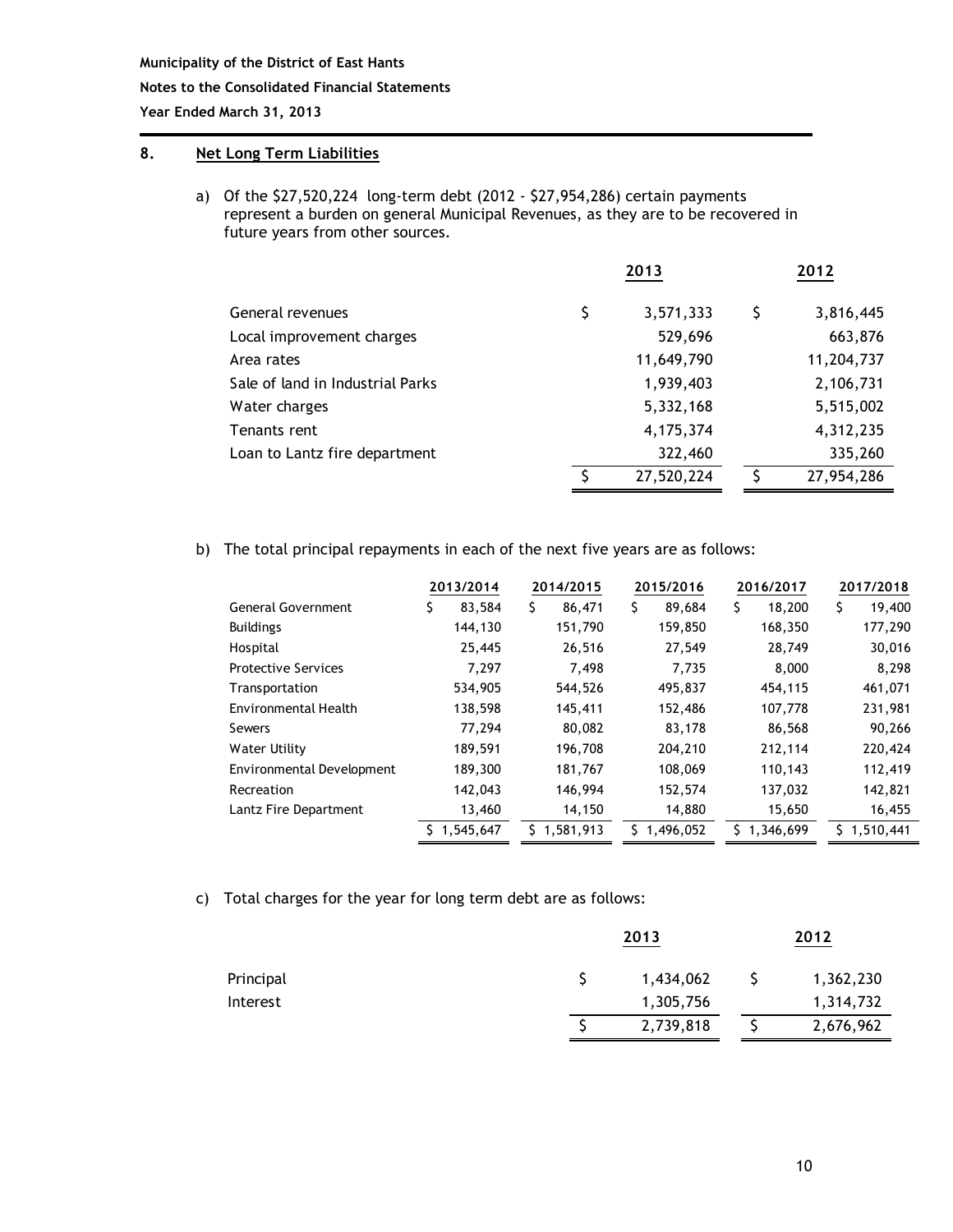# **Municipality of the District of East Hants Notes to the Consolidated Financial Statements Year Ended March 31, 2013**

| Total charges for the year for long-term debt were recorded as follows:<br>d) |           |           |
|-------------------------------------------------------------------------------|-----------|-----------|
|                                                                               | 2013      | 2012      |
| General revenues                                                              | 790,980   | 743,577   |
| Local improvement charges                                                     | 161,258   | 161,125   |
| Area rates                                                                    | 1,098,351 | 1,095,626 |
| Sale of land in industrial parks                                              | 253,317   | 254,751   |
| Water charges                                                                 | 435,912   | 421,883   |
|                                                                               | 2,739,818 | 2,676,962 |

### **9. Employee Benefits and Other Obligations**

The Municipality provides certain employee benefits that require funding in future periods. Under the personnel policies of the Municipality, unused sick leave can accumulate and employees may become entitled to a cash payment when they leave the Municipality's employment. An actuarial valuation of the sick leave liability was done this fiscal year and has been recorded in the Consolidated Statement of Financial Position. The Municipality is also liable for vacation days earned by its employees as at March 31, but not taken until a later date. These liability amounts have been recorded in the expenditures of the Municipality in the current or prior year.

### **10. Pension Plan**

The Municipality operates a defined benefit pension plan, which provides benefits to employees upon retirement. The most recent actuarial valuation was at December 31, 2010. On a going-concern basis, the value of accrued benefits, at December 31, 2010, exceeded the value of the plan assets by \$66,184. On a wind-up basis, the liabilities exceed the assets by \$2,205,242. As a result of the December 2010 Actuarial Review the Municipality made special payments into the plan during 2012/2013 of \$138,540 to fund the solvency deficit and \$6,735 to fund the going concern deficit. New regulations came into effect in January 2013 that allows the Municipality to cease making the special payments on the December 2010 solvency deficit. Annual special payments will be \$6,735 for the going concern deficit of the pension plan. The next Actuarial Review will be done as at December 31, 2013.

|                                                     | Estimated<br>December 31, 2012 | Estimated<br>December 31, 2011 |  |  |
|-----------------------------------------------------|--------------------------------|--------------------------------|--|--|
| Accrued Benefit Obligation<br>Fair Value Plan Asset | \$9,237,935<br>6,780,149       | \$7,692,765<br>5,840,195       |  |  |
| Funded Status - Plan Deficit                        | S(2.457.786)                   | 1.852.570)                     |  |  |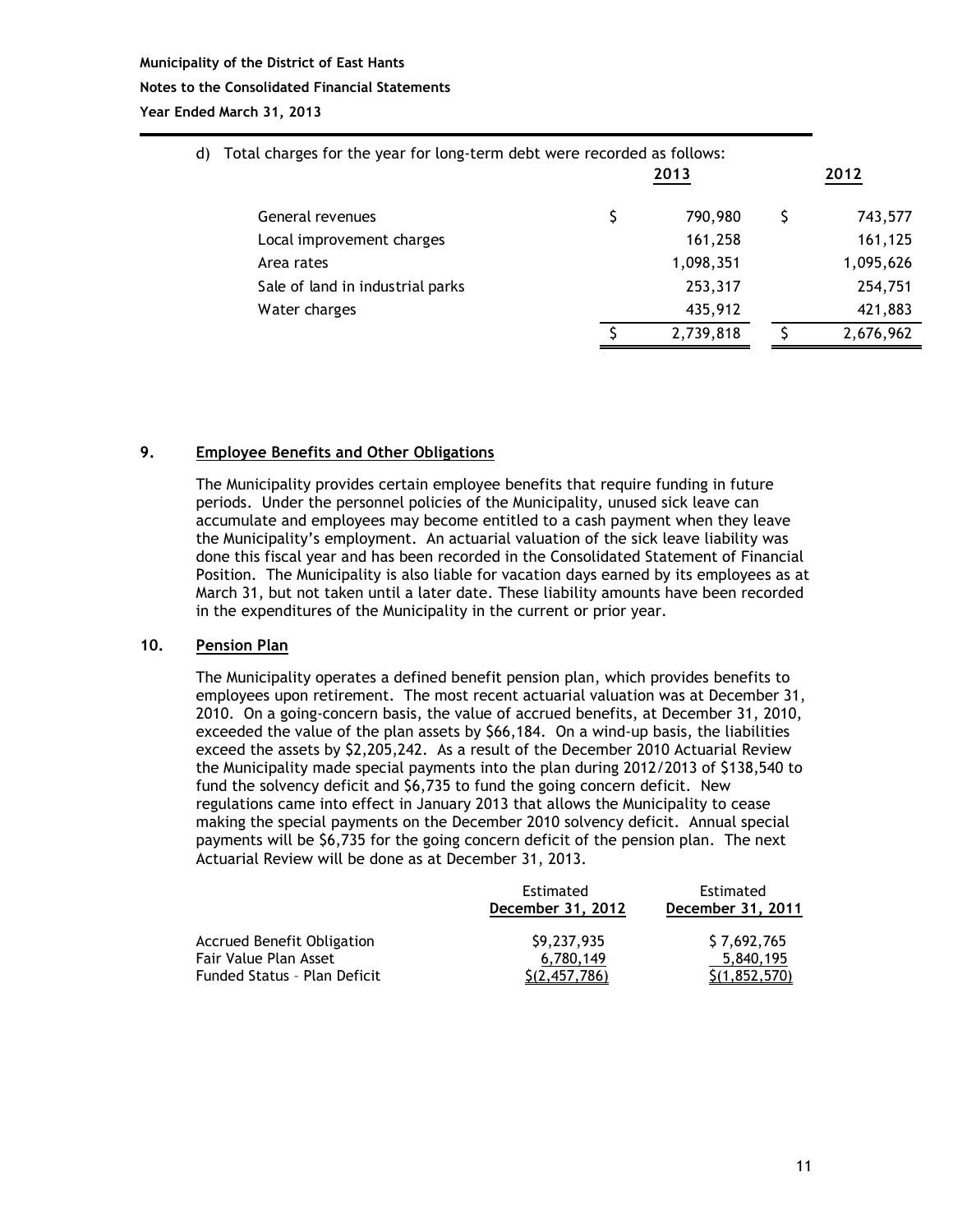The significant actuarial assumptions adopted measuring the Municipality's accrued benefit obligation as at December 31, 2012 were as follows:

| Expected long-term rate of return on plan assets | 6.25% |
|--------------------------------------------------|-------|
| Rate of compensation increase                    | 3.00% |

All plan assets are held by various Standard Life Funds.

An actuarial valuation of the pension plan was performed for accounting purposes using the projected benefit method prorated on service. The unamortized actuarial loss is amortized over the expected average remaining service life ("EARSL") of the employee group.

| Accrued benefit obligation, net of plan assets           | \$2,457,786   |
|----------------------------------------------------------|---------------|
| Unamortized actuarial loss                               | (2, 118, 578) |
| Benefit liability recorded in the statement of financial | \$339,208     |
| position                                                 |               |

During the year, the Municipality and employees contributed \$451,727 (including special payments) and \$168,516 respectively, to the plan. Benefit payments for the year totaled \$147,203.

Administrative fees paid during the 2012-2013 fiscal year totaled \$13,902.

### **11. Solid Waste Management Facilities Liabilities**

The Municipality owns one landfill site for which the permit to operate expired December 31, 2005. As of March 31, 2007 the site has been capped in accordance with all applicable environmental regulations. The site, although not used as a residual waste disposal site, will continue to be used as a construction and demolition disposal site into the future. In addition the site has an organics and waste transfer facility in operation. East Hants waste has been shipped to a facility outside of its borders since Jan 1, 2006.

The liability of \$263,166 (2012 - \$230,892) is felt to approximate the present value of post closure costs of the site in accordance with current regulations and has been reported on the Consolidated Statement of Financial Position. Costs relating to the post closure of this site include cost for maintenance of sedimentation ponds and testing of the monitoring wells on the site for 30 years after closure. Closure/post closure costs include managements' best estimates of what those costs will be, based on input from engineers on staff. Some costs are projected at an inflation rate of .1%. All costs are discounted using a rate of 6%.

The liability for closure/post closure has been fully funded.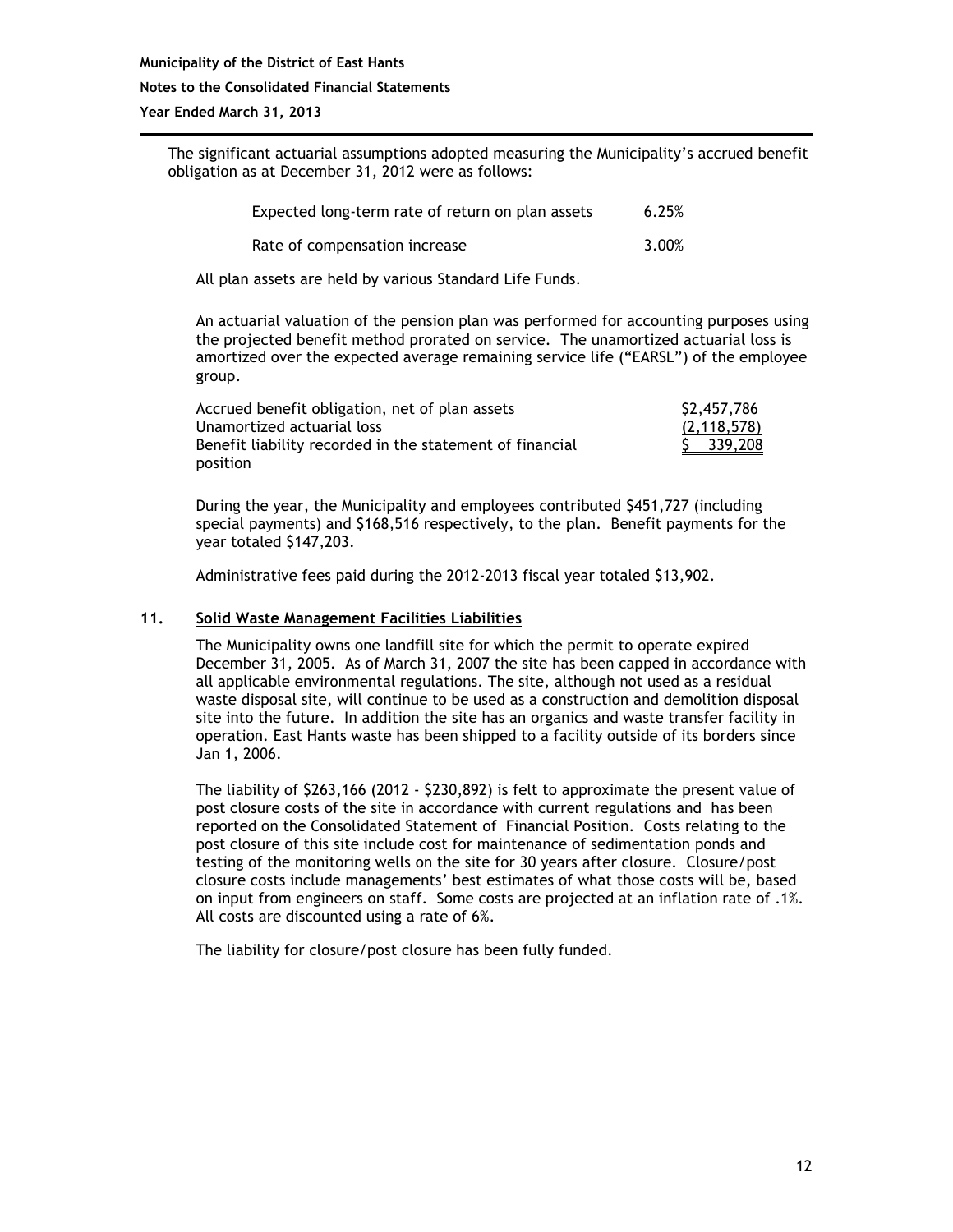# **12. Municipal Fund Balances**

a) The current fund balance is comprised of the following:

|                                                               |    | 2013          | 2012 |               |  |
|---------------------------------------------------------------|----|---------------|------|---------------|--|
| Services provided by area rates                               | \$ | 52,295        | S    | 52,295        |  |
| Services provided by general fund                             |    | 38,044        |      | 38,044        |  |
| Long term liabilities issued to fund Hospital                 |    | (930, 748)    |      | (955, 306)    |  |
| Long term liabilities issued to fund East Hants<br>Sportsplex |    | (3, 261, 032) |      | (3, 381, 288) |  |
| Unfunded pension liability                                    |    | (339, 208)    |      | (171, 731)    |  |
| Landfill liability funded by reserves                         |    | (263, 166)    |      | (230, 893)    |  |
|                                                               |    | (4,703,815)   |      | (4,648,879)   |  |
| Water utility operation                                       |    | 1,116,311     |      | 1,198,102     |  |
|                                                               |    | (3, 587, 504) | ς    | (3, 450, 777) |  |

b) The investment in capital assets is comprised of the following:

|                                              |  | 2013         | 2012 |                |  |
|----------------------------------------------|--|--------------|------|----------------|--|
| Tangible capital assets                      |  | 74,916,723   |      | 71,522,463     |  |
| Work in progress                             |  | 174,595      |      | 833,137        |  |
| Funds yet to be provided from long term debt |  | (2,869,210)  |      | (1,651,868)    |  |
| Long term liabilities capital                |  | (23,005,984) |      | (23, 282, 432) |  |
|                                              |  | 49,216,124   |      | 47,421,300     |  |

c) Reserves and reserve funds set aside for specific purposes by Council or required by legislation are comprised of the following:

| Working funds                           | 2013       | 2012 |           |  |
|-----------------------------------------|------------|------|-----------|--|
|                                         | 7.919.008  |      | 6,737,390 |  |
| Replacement of equipment/assets         | 3,259,980  |      | 2,659,958 |  |
| Landfill closure/post closure liability | 263,166    |      | 230,892   |  |
|                                         | 11,442,154 |      | 9,628,240 |  |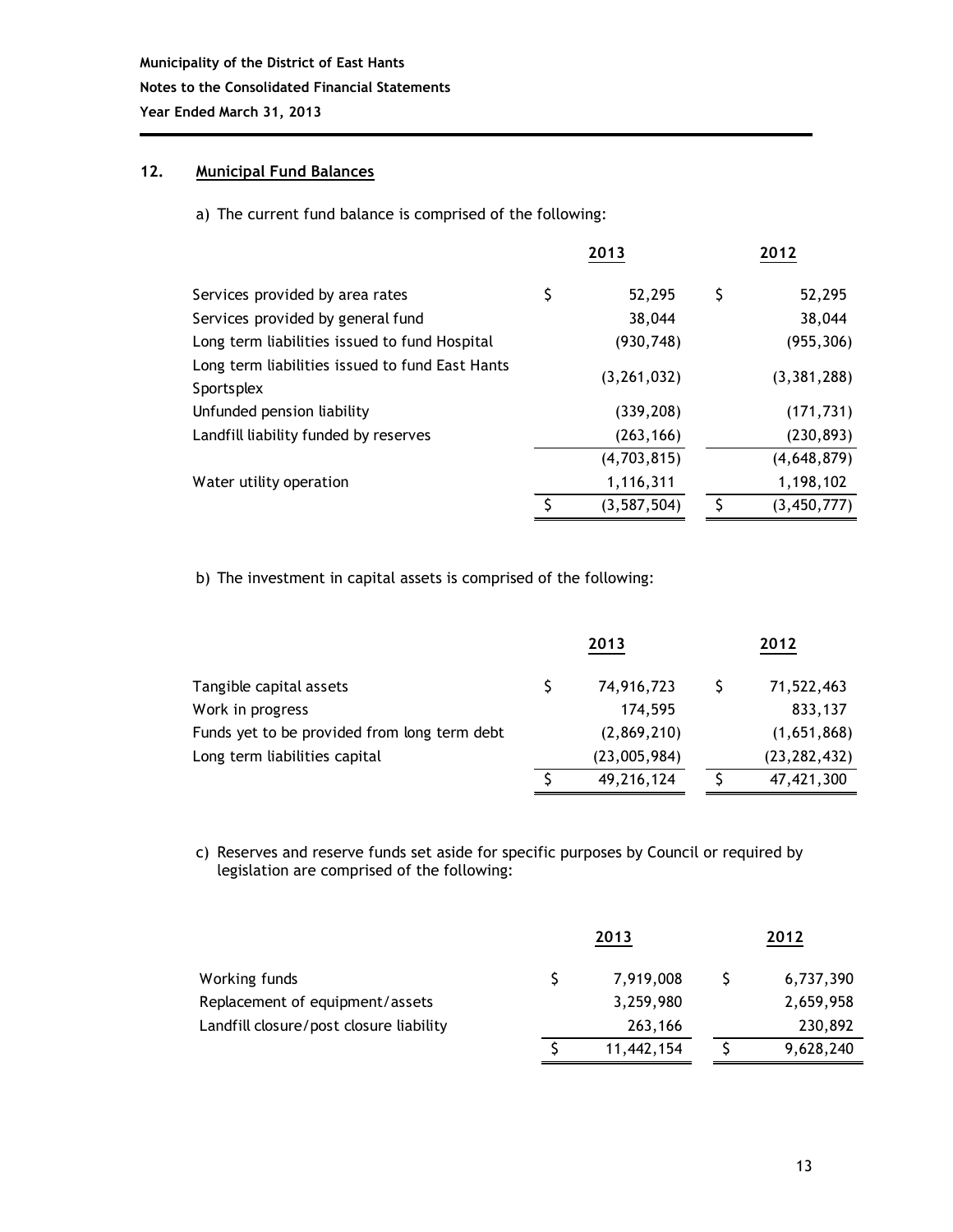# **Municipality of the District of East Hants Notes to the Consolidated Financial Statements Year Ended March 31, 2013**

 $13.$ 

d) Consolidated Accumulated Surplus:

|                                                                            |    | 2013          |    | 2012         |
|----------------------------------------------------------------------------|----|---------------|----|--------------|
| Current fund                                                               |    | (3, 587, 504) |    | (3,450,777)  |
| Investment in capital assets                                               |    | 49,216,124    |    | 47,421,300   |
| Reserve funds                                                              |    | 11,442,154    |    | 9,628,240    |
|                                                                            | ς  | 57,070,774    | S. | 53,598,763   |
| <b>Taxation</b>                                                            |    | 2013          |    | 2012         |
| Taxation from real property                                                | \$ | 22,269,818    | \$ | 20,878,969   |
| Less: Taxation collected to pay provincial<br>mandatory education tax rate |    | (3,992,868)   |    | (3,727,368)  |
| Net taxes available for municipal purposes                                 |    | 18,276,950    | S  | 17, 151, 601 |

# **14. Remuneration and Expenses Paid to Council Members and the CAO**

|                              | Stipend/Salary |         | <b>Expenses</b> |    | Total   |
|------------------------------|----------------|---------|-----------------|----|---------|
| Council                      |                |         |                 |    |         |
| Warden James D. Smith        | \$             | 26,699  | \$<br>1,382     | \$ | 28,081  |
| Fred Bannister               |                | 11,272  | 425             |    | 11,697  |
| Rosanne Bland                |                | 20,541  | 569             |    | 21,110  |
| Cecil Dixon                  |                | 7,883   | 732             |    | 8,615   |
| Albert Flemming              |                | 7,883   | 612             |    | 8,495   |
| <b>Greg Grant</b>            |                | 19,849  | 573             |    | 20,422  |
| Wayne Greene                 |                | 19,849  | 573             |    | 20,422  |
| Eldon Hebb                   |                | 21,871  | 1,364           |    | 23,235  |
| John A. MacDonald            |                | 18,810  | 950             |    | 19,760  |
| Pam MacInnis                 |                | 11,069  | 733             |    | 11,802  |
| Cyril McDonald               |                | 8,453   | 495             |    | 8,948   |
| Norval Mitchell              |                | 19,156  | 1,771           |    | 20,927  |
| John Patterson               |                | 24,075  | 4,942           |    | 29,017  |
| Keith Rhyno                  |                | 19,503  | 720             |    | 20,223  |
| <b>Eleanor Roulston</b>      |                | 19,503  | 706             |    | 20,209  |
| Willie Versteeg              |                | 21,055  | (74)            |    | 20,981  |
| Chief Administrative Officer |                | 129,792 | 3,923           |    | 133,715 |
|                              | \$             | 407,263 | \$<br>20,396    | \$ | 427,659 |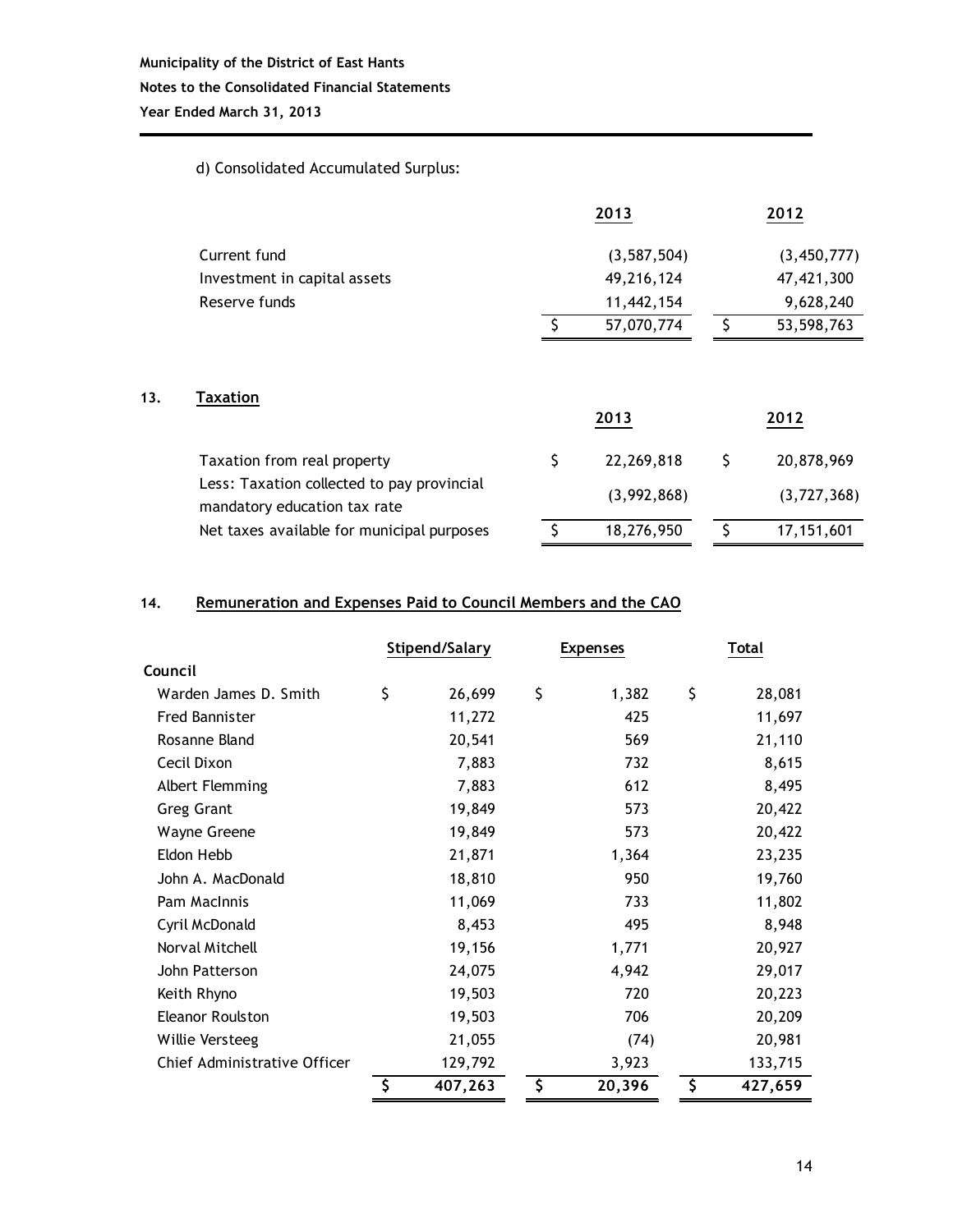### **15. Commitments**

The Municipality has outstanding contractual obligations of approximately \$3,120,000 at March 31, 2013 for road and sidewalk construction. Council has authorized the financing of these obligations.

### **16. Subsequent Events**

On May 15th, 2013 the Municipality entered into long-term debt in the amount of \$2,400,000 to finance the new addition of the Lloyd E. Matheson Centre. All debt was appropriately supported by approved temporary borrowing resolutions.

### **17. Contingency**

The Municipality has guaranteed a loan on behalf of the Lantz Fire Department totaling \$322,460 (2012 - \$335,260).

### **18. Comparative Figures**

Certain of the comparative figures have been reclassified to conform with current year financial statement presentation.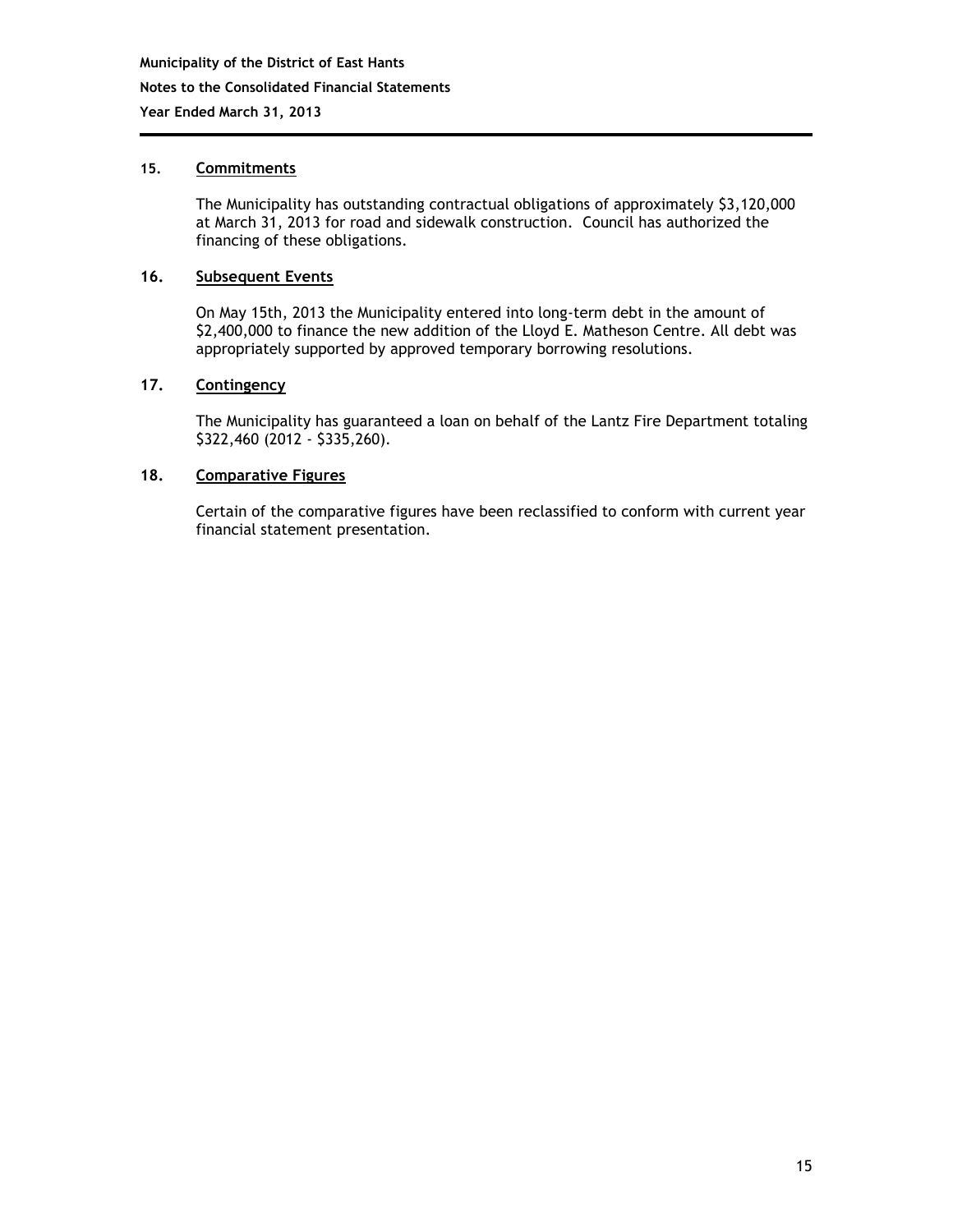# **Schedule of Current Fund Operations – Municipal Operations**

|                                                | 2013               |     | 2013        |     | 2012          |
|------------------------------------------------|--------------------|-----|-------------|-----|---------------|
|                                                | <b>Budget</b>      |     | Actual      |     | Actual        |
| Revenue                                        |                    |     |             |     |               |
| Property taxes                                 | \$<br>22, 167, 787 | \$. | 22,269,818  | \$  | 20,878,969    |
| Grants in lieu of taxes                        | 164,630            |     | 188,970     |     | 163,989       |
| Sale of services                               | 1,046,978          |     | 857,989     |     | 999,705       |
| Other revenue from own sources                 | 1,061,235          |     | 1,262,695   |     | 1,141,201     |
| Unconditional transfers from other governments | 163,000            |     | 197,181     |     | 172,593       |
| Conditional transfers from federal             |                    |     |             |     |               |
| or provincial government agencies              | 121,167            |     | 188,526     |     | 129,419       |
| Development and other contributions applied    | 125,483            |     |             |     |               |
| Other transfers                                | 400,000            |     | 400,000     |     | 400,000       |
|                                                | 25,250,280         |     | 25,365,179  |     | 23,885,876    |
|                                                |                    |     |             |     |               |
| <b>Expenses</b><br>General government services | 5,023,944          |     | 4,803,865   |     | 4,368,640     |
| Protective services                            | 6,303,229          |     | 6,225,614   |     | 5,851,494     |
| Education and social services                  | 3,997,507          |     | 3,992,868   |     | 3,727,368     |
| Social services                                | 58,372             |     | 53,132      |     | 51,560        |
| Transportation services                        | 1,037,317          |     | 971,271     |     | 1,187,482     |
| Environmental health services                  | 4,449,510          |     | 4,088,408   |     | 4,104,052     |
| Environmental development services             | 1,514,785          |     | 1,136,202   |     | 1,168,625     |
| Landfill closure/post closure costs            | 22,800             |     | 32,273      |     | (17, 130)     |
| Recreation and cultural services               | 1,470,631          |     | 1,356,096   |     | 1,409,130     |
|                                                | 23,878,095         |     | 22,659,729  |     | 21,851,221    |
|                                                |                    |     |             |     |               |
| Net Revenue (Expenses)                         | 1,372,185          |     | 2,705,450   |     | 2,034,655     |
| <b>Financing and Transfers</b>                 |                    |     |             |     |               |
| Debt principal repayment                       | 1,292,480          |     | 1,238,428   |     | 1,194,370     |
| Long term debt issued                          |                    |     |             |     | (200, 000)    |
| Increase (decrease) in amounts to be recovered |                    |     | (199, 750)  |     | (38, 561)     |
| Transfer to capital fund                       | 124,100            |     | 450,846     |     | 40,500        |
| Transfer to capital reserves                   |                    |     | (11, 475)   |     | (15,092)      |
| Transfer to operating reserves                 | (44, 395)          |     | 1,227,401   |     | 1,053,438     |
|                                                | 1,372,185          |     | 2,705,450   |     | 2,034,655     |
| Change in Fund Balance                         |                    |     |             |     |               |
| <b>Opening Fund Balance</b>                    | (4,648,879)        |     | (4,648,879) |     | (4, 547, 500) |
| Change in Long Term Debt                       |                    |     | 144,814     |     | (62, 817)     |
| Change in Unfunded Pension Liability           |                    |     | (167, 477)  |     | (55, 691)     |
| Change in Landfill Liability                   |                    |     | (32, 273)   |     | 17,129        |
| <b>Closing Fund Balance (Note 12)</b>          | \$<br>(4,648,879)  | \$  | (4,703,815) | \$. | (4,648,879)   |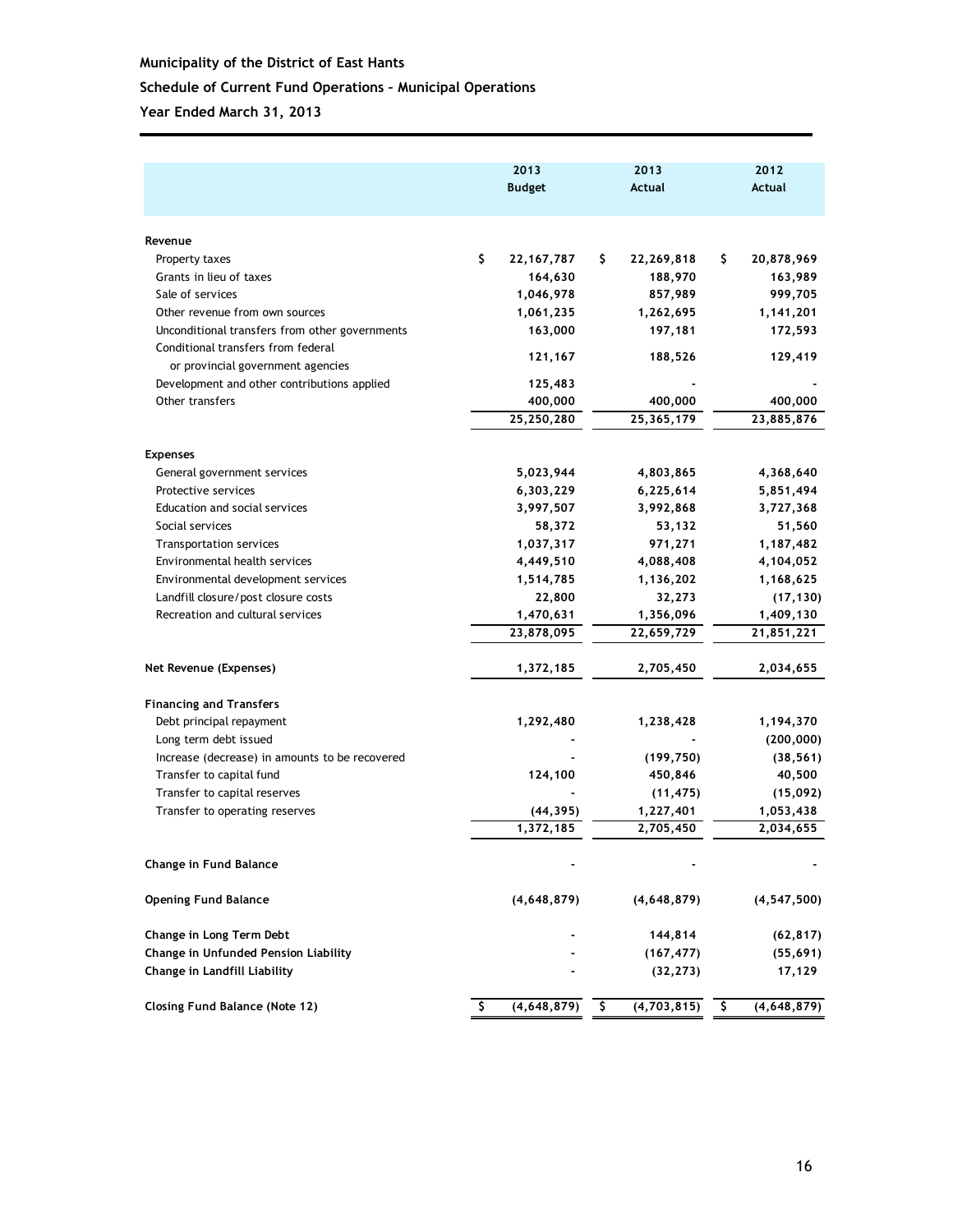# **Schedule of Current Fund Operations – Water Utility**

|                                       | 2013            | 2013             | 2012             |
|---------------------------------------|-----------------|------------------|------------------|
|                                       | <b>Budget</b>   | <b>Actual</b>    | <b>Actual</b>    |
|                                       |                 |                  |                  |
| Revenue                               | \$<br>2,261,522 | \$.<br>2,289,314 | \$.<br>2,183,629 |
|                                       |                 |                  |                  |
| <b>Expenses</b>                       |                 |                  |                  |
| Operating                             | 1,638,842       | 1,607,343        | 1,248,508        |
| Interest on debt                      | 253,100         | 253,078          | 254,023          |
| Amortization expense                  | 318,000         | 327,850          | 243,023          |
|                                       | 2,209,942       | 2,188,271        | 1,745,554        |
| <b>Net Revenue</b>                    | 51,580          | 101,043          | 438,075          |
| <b>Transfers and Financing</b>        |                 |                  |                  |
| Principal debt payment                | 182,850         | 182,834          | 167,860          |
| Transfer from Municipal Operating     | (87, 500)       |                  |                  |
| Transfer to capital                   |                 |                  | 18,103           |
|                                       | 95,350          | 182,834          | 185,963          |
| <b>Change in Fund Balance</b>         | (43, 770)       | (81, 791)        | 252,112          |
| <b>Opening Fund Balance</b>           | 1,198,102       | 1,198,102        | 945,990          |
| <b>Closing Fund Balance (Note 12)</b> | 1,154,332<br>S. | \$<br>1,116,311  | \$<br>1,198,102  |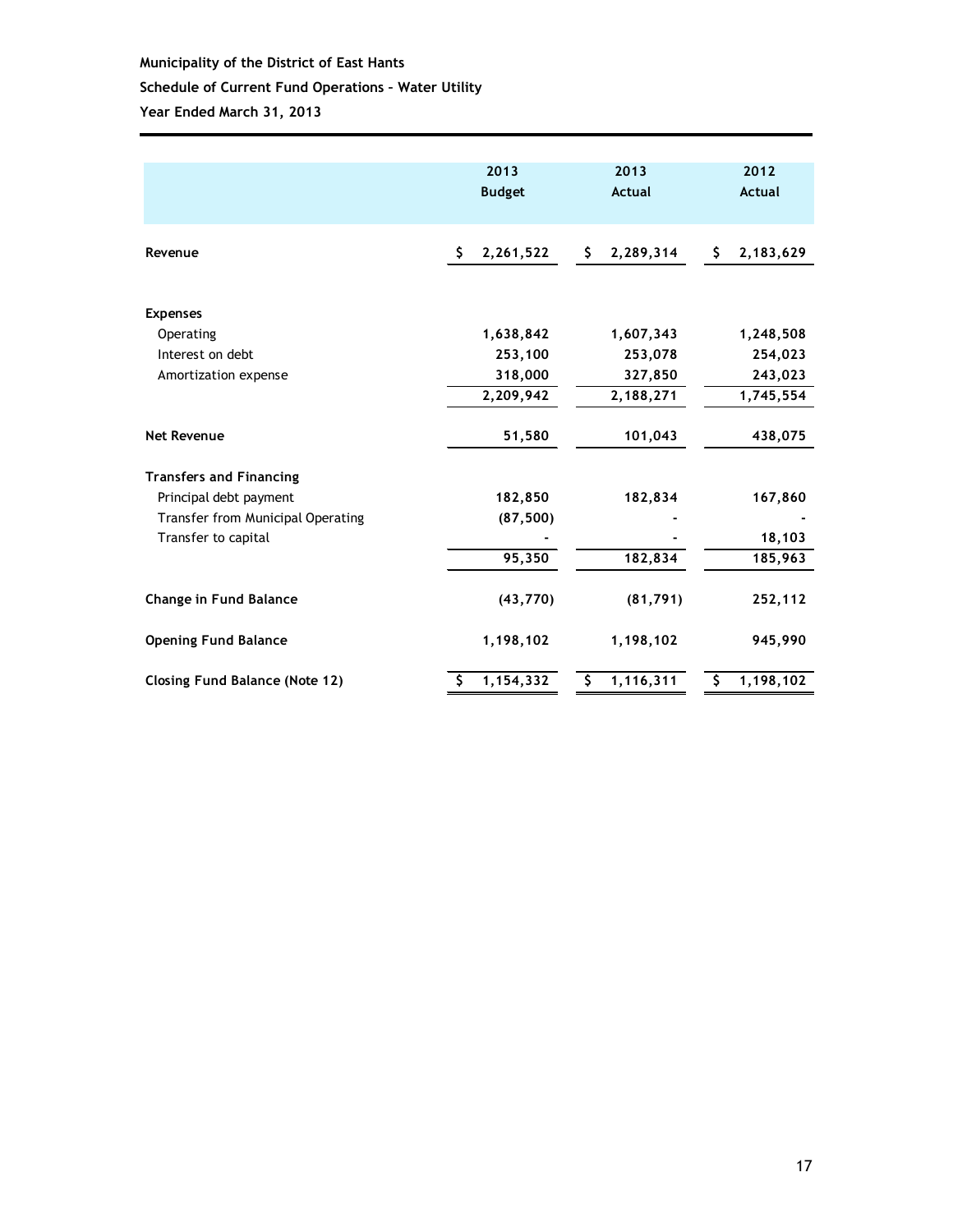# **Schedule of Capital Fund Operations – Municipal Operations**

|                                             | 2013 |               |    | 2012          |
|---------------------------------------------|------|---------------|----|---------------|
| Revenue                                     |      |               |    |               |
| Government grants                           | \$   | 1,151,878     | \$ | 1,661,608     |
| Development and other contributions applied |      | 1,016,850     |    | 267,821       |
|                                             |      | 2,168,728     |    | 1,929,429     |
| Expenses                                    |      |               |    |               |
| General government services                 |      | 244,456       |    | 282,740       |
| Protective services                         |      | 44,351        |    | 3,006         |
| <b>Transportation services</b>              |      | 763,065       |    | 701,029       |
| Environmental health services               |      | 743,442       |    | 688,611       |
| Environmental development services          |      | (225, 276)    |    | (45, 054)     |
| Recreation and cultural services            |      | 49,291        |    | 43,715        |
|                                             |      | 1,619,329     |    | 1,674,047     |
| <b>Net Revenue</b>                          |      | 549,399       |    | 255,382       |
| <b>Financing and Transfers</b>              |      |               |    |               |
| Principal payments                          |      | (1, 276, 448) |    | (1, 225, 047) |
| Transfers from reserves                     |      | 481,869       |    | (3, 142, 509) |
| Transfers from operations                   |      | (450, 846)    |    | (58, 603)     |
|                                             |      | (1, 245, 425) |    | (4, 426, 159) |
| Increase (Decrease) in Fund Balance         |      | 1,794,824     |    | 4,681,541     |
| <b>Opening Fund Balance</b>                 |      | 47,421,300    |    | 42,739,759    |
| <b>Closing Fund Balance (Note 12)</b>       | \$   | 49,216,124    | \$ | 47,421,300    |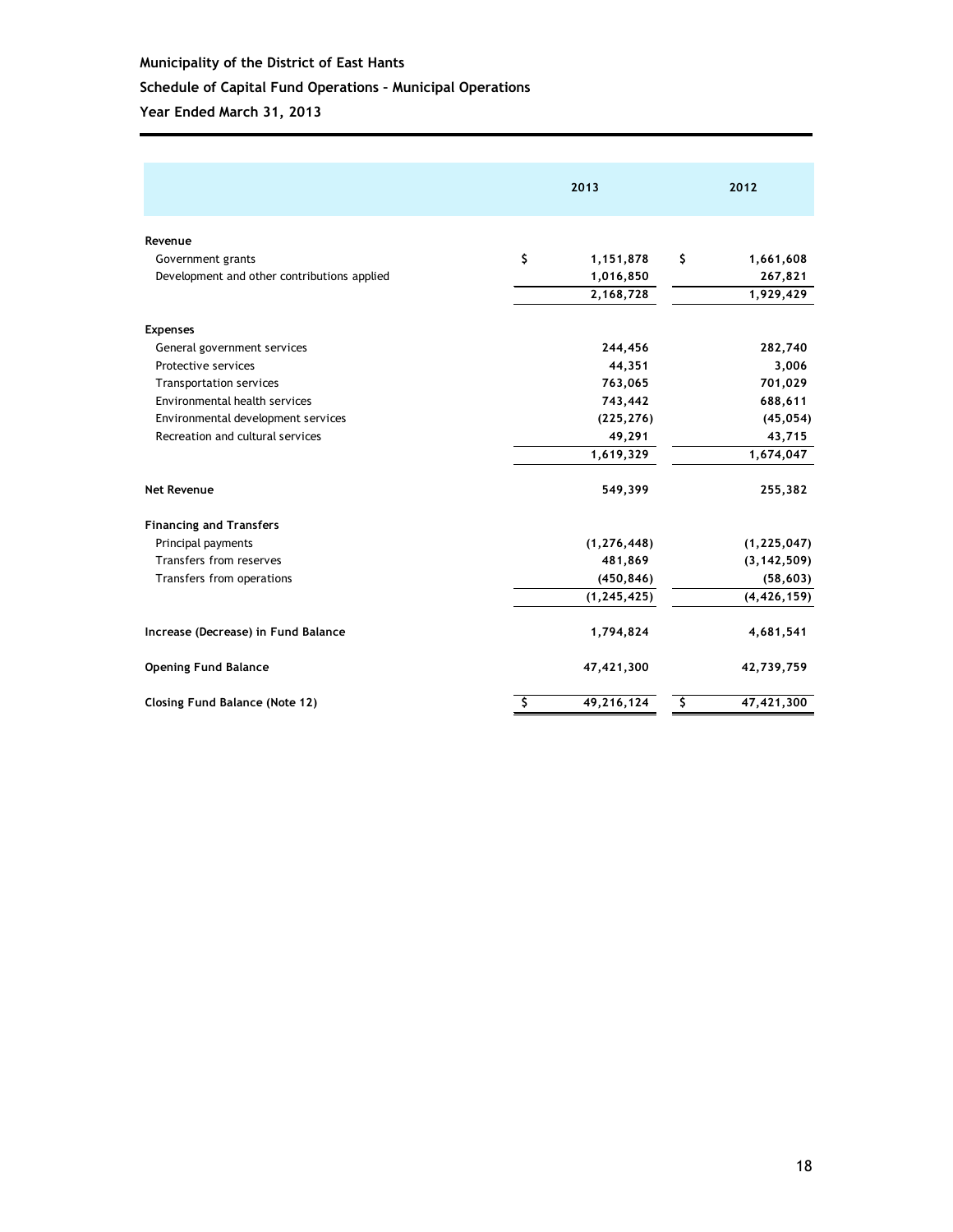# **Schedule of Reserve Operations**

|                                                                  | 2013             | 2012 |               |  |
|------------------------------------------------------------------|------------------|------|---------------|--|
| Revenue                                                          |                  |      |               |  |
| Investment income                                                | \$<br>116,119    | \$   | 142,740       |  |
| Net Transfers From/To Other Funds                                |                  |      |               |  |
| <b>Transfers from Current Fund</b>                               | (1, 215, 926)    |      | (1,038,346)   |  |
| <b>Transfers to Capital Fund</b>                                 | (481, 869)       |      | 3,142,509     |  |
|                                                                  | (1,697,795)      |      | 2,104,163     |  |
| Net Change in Reserve Funds                                      | 1,813,914        |      | (1, 961, 423) |  |
| <b>Opening Reserve Fund Balance</b>                              | 9,628,240        |      | 11,589,663    |  |
| Closing Reserve Fund Balance (Note 12)                           | \$<br>11,442,154 | \$   | 9,628,240     |  |
|                                                                  |                  |      |               |  |
| Analyzed as follows:<br>Reserves set aside for specific purposes |                  |      |               |  |
| Operating contingencies/surplus                                  | \$<br>1,442,017  | \$   | 909,591       |  |
| Solid waste diversion operations                                 | 84,221           |      | 46,520        |  |
| General government                                               | 710,324          |      | 707,406       |  |
| Solid waste management facilities/equipment/operations           | 1,243,713        |      | 1,172,494     |  |
| Office equipment                                                 | 252,447          |      | 188,447       |  |
| Computer hardware/software                                       | 223,352          |      | 206,519       |  |
| Pool building and equipment                                      | 590,215          |      | 525,215       |  |
| Transportation and equipment                                     | 600,796          |      | 474,044       |  |
| Recreation and leisure                                           | 29,729           |      | 24,729        |  |
| <b>Emergency measures</b>                                        | 144,899          |      | 118,669       |  |
| Passenger vehicles                                               | 124,750          |      | 104,750       |  |
| Tax sale surplus                                                 | 15,586           |      | 15,586        |  |
| Gas tax excess                                                   | 41,516           |      | 86,217        |  |
| Lloyd Matheson Centre                                            | 80,000           |      | 60,000        |  |
| Industrial park land development from sales                      | 555,371          |      | 164,841       |  |
| Landfill closure/post closure costs                              | 263,166          |      | 230,892       |  |
| District beautification funds                                    | 17,876           |      | 28,920        |  |
| Emergency grant fund - fire departments                          | 208,726          |      | 168,246       |  |
| Tourism grant fund/capital                                       | 92,726           |      | 82,079        |  |
| District recreation grant fund                                   | 56,310           |      | 48,830        |  |
| Rural economic development fund                                  | 182,787          |      | 177,287       |  |
| Urban Service Rate contingencies / surplus                       | 856,111          |      | 820,867       |  |
| Lights other surplus                                             | 111,868          |      | 42,746        |  |
| Lights communities                                               | 122,847          |      | 168,720       |  |
| Corridor fire protection system                                  | 1,203,773        |      | 1,194,577     |  |
| Sewer system                                                     | 533,966          |      | 520,714       |  |
| Sidewalks excess debenture/operations                            | 305,852          |      | 265,666       |  |
| East Hants water system                                          | 1,347,210        |      | 1,073,668     |  |
|                                                                  | \$<br>11,442,154 | \$   | 9,628,240     |  |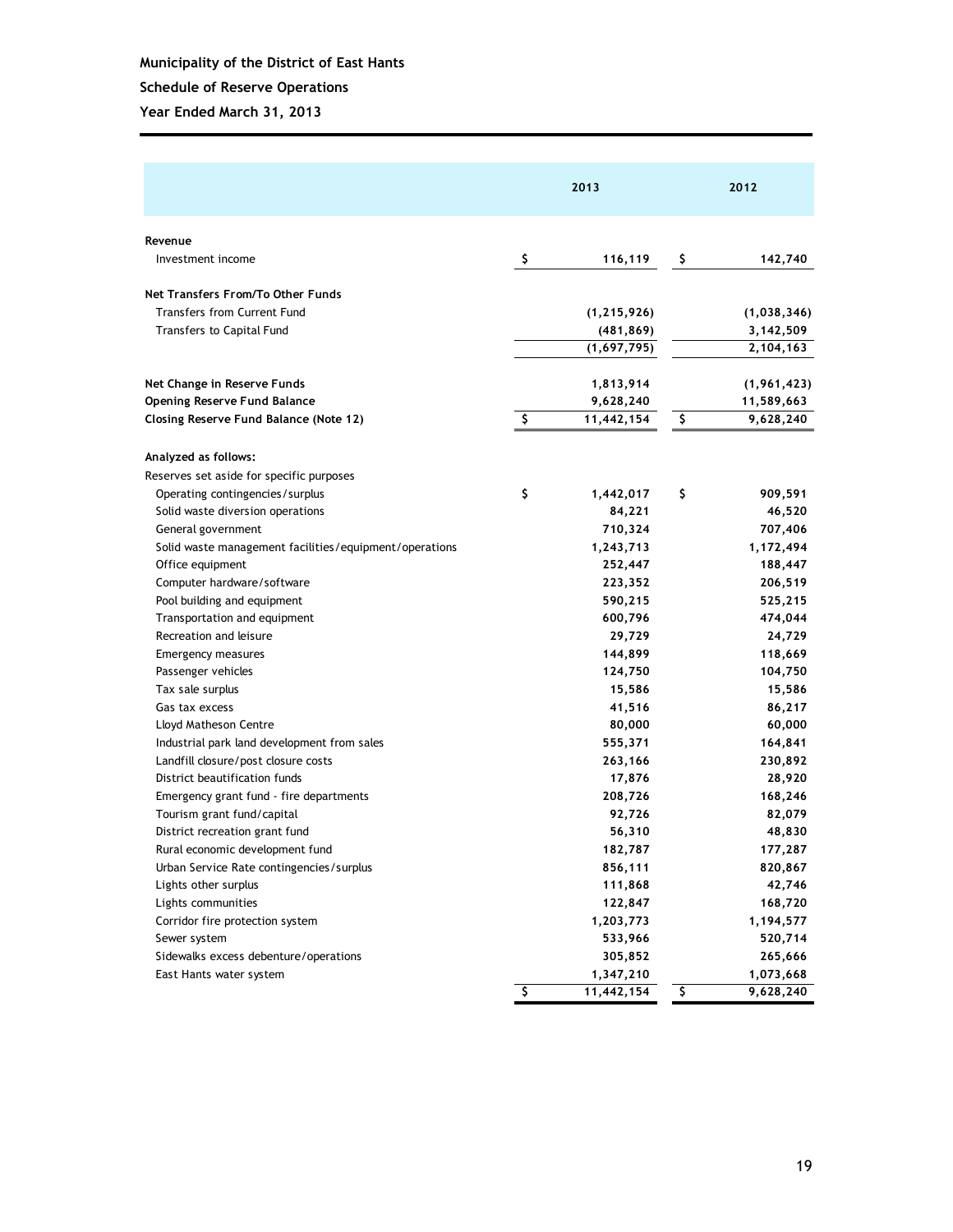### **Reconciliation of the Financial Plan to the PSAB Budget**

|                                             | <b>Financial Plan</b><br>General | <b>Financial Plan</b><br>Utility | Amortization<br>(TCA)     | <b>Financial Plan</b><br>Capital | <b>Transfers</b><br><b>Reserves</b> | <b>Debt Charges</b><br>Principal | <b>PSAB</b><br><b>Budget</b> |
|---------------------------------------------|----------------------------------|----------------------------------|---------------------------|----------------------------------|-------------------------------------|----------------------------------|------------------------------|
| <b>REVENUE</b>                              |                                  |                                  |                           |                                  |                                     |                                  |                              |
| <b>Taxes</b>                                | \$22,167,787                     | S                                | S                         | Ś                                | Ŝ                                   | \$                               | 22, 167, 787<br>\$.          |
| Water utility                               |                                  | 2,261,522                        |                           |                                  |                                     |                                  | 2,261,522                    |
| Grants in lieu of taxes                     | 164,630                          |                                  |                           |                                  |                                     |                                  | 164,630                      |
| Sale of services                            | 1,046,978                        |                                  |                           |                                  |                                     |                                  | 1,046,978                    |
| Other revenue from own sources              | 1,061,235                        |                                  |                           |                                  | 142,740                             |                                  | 1,203,975                    |
| Unconditional transfers from other          | 163,000                          |                                  |                           |                                  |                                     |                                  | 163,000                      |
| Conditional transfers from government       | 121,167                          |                                  |                           |                                  |                                     |                                  | 121,167                      |
| Government grants                           |                                  |                                  |                           | 1,374,533                        |                                     |                                  | 1,374,533                    |
| Development and other contributions applied | 125,483                          |                                  |                           | 1,016,850                        |                                     |                                  | 1,142,333                    |
| Other transfers                             | 400,000                          |                                  |                           |                                  |                                     |                                  | 400,000                      |
| Long term debt isued                        |                                  |                                  |                           |                                  |                                     |                                  |                              |
| Transfers from reserves (capital/operating) | 44,395                           | 87,500                           |                           |                                  | (131, 895)                          |                                  |                              |
| Total revenue                               | 25,294,675                       | 2,349,022                        |                           | 2,391,383                        | 10,845                              |                                  | 30,045,925                   |
| <b>EXPENSES</b>                             |                                  |                                  |                           |                                  |                                     |                                  |                              |
| General government services                 | 5,023,944                        |                                  | 263,115                   |                                  |                                     |                                  | 5,287,059                    |
| Protective services                         | 6,303,229                        |                                  | 37,351                    |                                  |                                     |                                  | 6,340,580                    |
| <b>Education services</b>                   | 3,997,507                        |                                  |                           |                                  |                                     |                                  | 3,997,507                    |
| Social Services                             | 58,372                           |                                  |                           |                                  |                                     |                                  | 58,372                       |
| <b>Transportation services</b>              | 1,037,317                        |                                  | 763,065                   |                                  |                                     |                                  | 1,800,382                    |
| Environmental health services               | 4,449,510                        |                                  | 714,951                   |                                  |                                     |                                  | 5,164,461                    |
| Water utility                               |                                  | 2,209,942                        |                           |                                  |                                     |                                  | 2,209,942                    |
| Environmental development services          | 1,514,785                        |                                  | 113,082                   |                                  |                                     |                                  | 1,627,867                    |
| Landfill closure/post closure costs         | 22,800                           |                                  |                           |                                  |                                     |                                  | 22,800                       |
| Recreation and cultural services            | 1,470,631                        |                                  | 49,291                    |                                  |                                     |                                  | 1,519,922                    |
| Transfer to capital                         | 124,100                          |                                  |                           |                                  | (124, 100)                          |                                  |                              |
| Debt charges - principal payment            | 1,292,480                        | 182,850                          |                           | (1, 330, 470)                    |                                     | (144, 860)                       |                              |
| Transfer to reserves (capital/operating)    |                                  |                                  |                           |                                  |                                     |                                  |                              |
| Total expenses                              | 25,294,675                       | 2,392,792                        | 1,940,855                 | (1, 330, 470)                    | (124, 100)                          | (144, 860)                       | 28,028,892                   |
| Surplus (Deficit)                           |                                  | (43, 770)<br>\$,                 | $\frac{1}{2}$ (1,940,855) | 3,721,853<br>S.                  | 134,945<br>S.                       | 144,860                          | 2,017,033                    |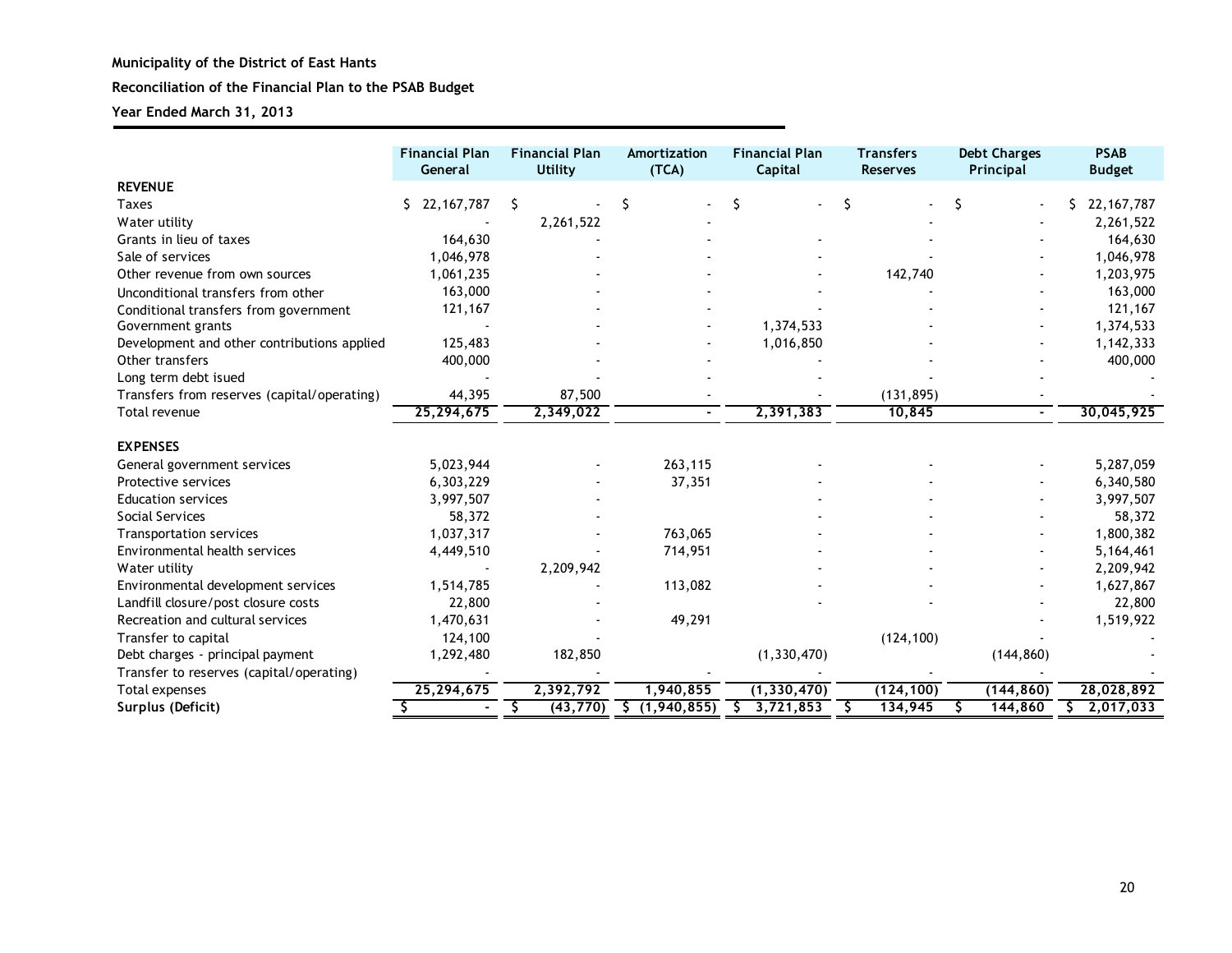### **Consolidated Schedule of Operations by Function**

**Year Ended March 31, 2013** 

|                                                             | General<br>Government | Protective<br><b>Services</b> | Transportation<br><b>Services</b>                          | Env. Health<br><b>Services</b> | Env. Developmnt<br><b>Services</b> | Other                           |
|-------------------------------------------------------------|-----------------------|-------------------------------|------------------------------------------------------------|--------------------------------|------------------------------------|---------------------------------|
| <b>REVENUE</b>                                              |                       |                               |                                                            |                                |                                    |                                 |
| Property taxes                                              | Ŝ.<br>17,836,508      | \$2,023,165                   | 45,217<br>S.                                               | \$<br>2,098,708                | -S<br>$\blacksquare$               | \$                              |
| Grants in lieu of taxes                                     | 178,605               |                               |                                                            | 10,365                         |                                    |                                 |
| Sale of services                                            | 293,417               |                               |                                                            | 386,015                        | 19,197                             |                                 |
| Other revenue from own sources                              | 985,141               | 153,338                       |                                                            | 89,416                         | 6,541                              | 116,119                         |
| Unconditional transfers from other governments              | 105,047               |                               |                                                            | 92,134                         |                                    |                                 |
| Conditional transfers from federal or provincial government |                       |                               |                                                            | 152,083                        | 3,885                              |                                 |
| Government grants                                           |                       |                               |                                                            |                                |                                    | 1,151,878                       |
| Development and other contributions applied                 |                       |                               |                                                            |                                |                                    | 1,016,850                       |
| Other transfers                                             |                       |                               |                                                            | 400,000                        |                                    |                                 |
| Gain on sale of TCA                                         | 18,659                |                               |                                                            |                                | 338,358                            |                                 |
| Water utility                                               |                       |                               |                                                            |                                |                                    |                                 |
| Total revenue                                               | 19,417,377            | 2,176,503                     | 45,217                                                     | 3,228,721                      | 367,981                            | 2,284,847                       |
| <b>EXPENSES</b>                                             |                       |                               |                                                            |                                |                                    |                                 |
| Salaries, wages and benefits                                | 2,201,303             | 257,338                       |                                                            | 1,014,967                      | 693,998                            |                                 |
| Operating costs                                             | 2,350,702             | 5,941,644                     | 620,494                                                    | 2,941,193                      | 332,334                            | 4,046,000                       |
| Amortization                                                | 263,115               | 37,351                        | 763,065                                                    | 714,951                        | 113,082                            |                                 |
| Interest on long term debt                                  | 251,860               | 26,632                        | 350,777                                                    | 164,521                        | 109,870                            |                                 |
| Loss on sale of TCA                                         |                       | 7,000                         |                                                            | 28,491                         |                                    |                                 |
| Total expenses                                              | 5,066,980             | 6,269,965                     | 1,734,336                                                  | 4,864,123                      | 1,249,284                          | 4,046,000                       |
| Surplus (Deficit)                                           | \$                    |                               | 14,350,397 \$ (4,093,462) \$ (1,689,119) \$ (1,635,402) \$ |                                |                                    | $(881, 303)$ \$ $(1, 761, 153)$ |

\* General government includes revenues and expenses that cannot be attributed to a particular sector.